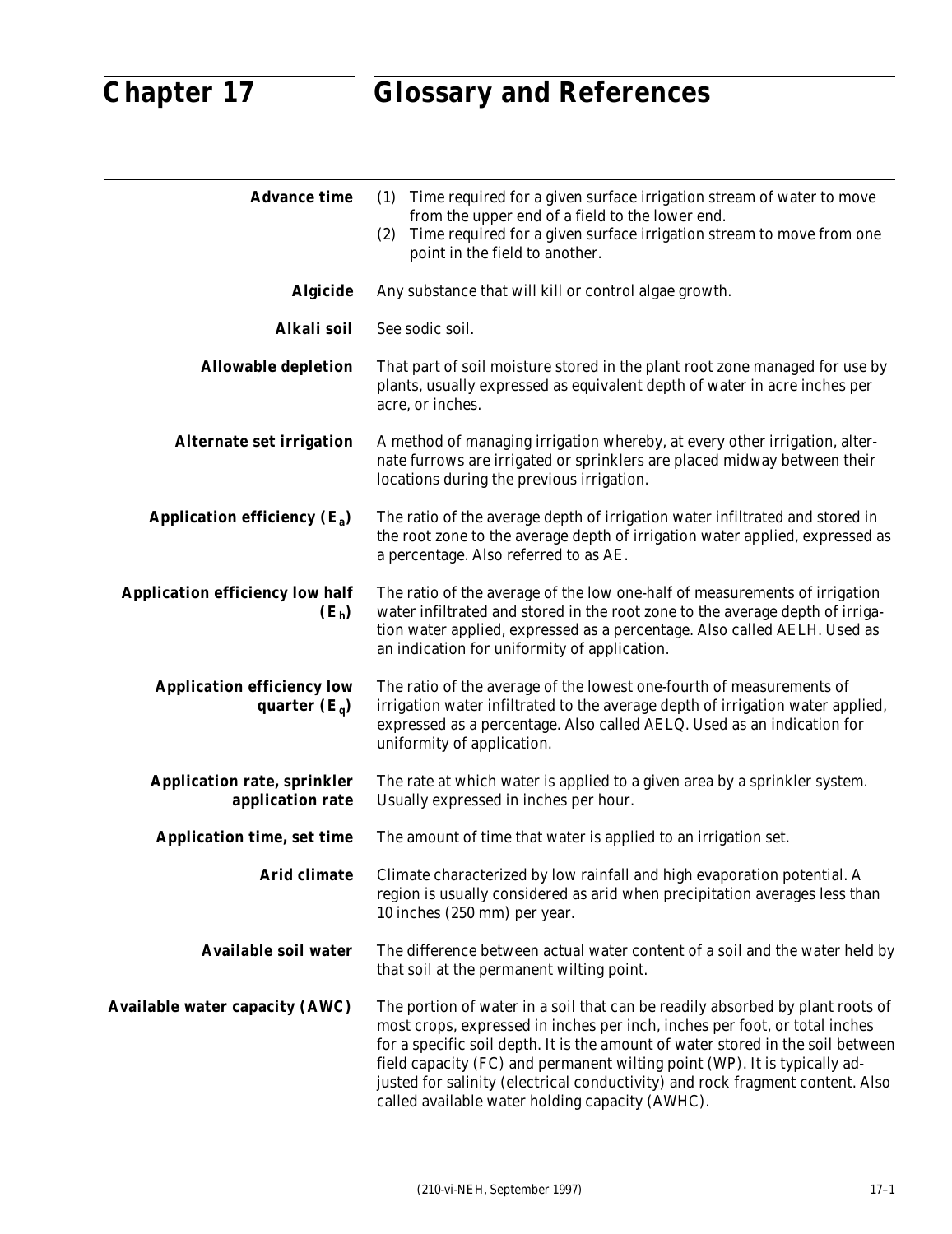| <b>Average annual precipitation</b> | The long-term or historic (generally 30 years or more) arithmetic mean of<br>precipitation (rain, snow, dew) received by an area.                                                                                                                                                                                                                                                                                                                        |
|-------------------------------------|----------------------------------------------------------------------------------------------------------------------------------------------------------------------------------------------------------------------------------------------------------------------------------------------------------------------------------------------------------------------------------------------------------------------------------------------------------|
| Average daily peak use rate         | Calculated or measured water used by plants in 1 day through evapotrans-<br>piration, expressed as inches per day.                                                                                                                                                                                                                                                                                                                                       |
| <b>Backflow prevention device</b>   | Safety device that prevents the flow of water from the water distribution<br>system back to the water source.                                                                                                                                                                                                                                                                                                                                            |
| <b>Basic intake rate</b>            | Rate at which water percolates into soil after infiltration has decreased to a<br>nearly constant value.                                                                                                                                                                                                                                                                                                                                                 |
| <b>Basin irrigation</b>             | Surface irrigation by flooding areas of level land surrounded by dikes.<br>Generally used interchangeably with level border irrigation. In some areas<br>level borders have tailwater runoff. If used in high rainfall areas, storm<br>runoff facilities are necessary.                                                                                                                                                                                  |
| <b>Blaney-Criddle Method</b>        | An air temperature based method to estimate crop evapotranspiration.                                                                                                                                                                                                                                                                                                                                                                                     |
| <b>Border irrigation</b>            | Surface irrigation by flooding strips of land, rectangular in shape, usually<br>level perpendicular to the irrigation slope, surrounded by dikes. Water is<br>applied at a rate sufficient to move it down the strip in a uniform sheet.<br>Border strips having no down field slope are referred to as level border<br>systems. Border systems constructed on terraced lands are commonly<br>referred to as benched borders.                            |
| <b>Broad-crested weir</b>           | Any of a group of thick-crested overspill weirs used for flow measurements<br>in open channels. Some broad-crested weirs may have flow transitions,<br>roundings, or plane surface ramps on the upstream side. Thin versions<br>without transitions approach the behavior of sharp-crested weirs. Thick<br>versions with transitions approach the behavior of long-throated flumes.<br>Broad-crested weirs typically operate with very little head loss. |
| <b>Bubbler irrigation</b>           | Micro irrigation application of water to flood the soil surface using a small<br>stream or fountain. The discharge rates for point-source bubbler emitters<br>are greater than for drip or subsurface emitters, but generally less than 1<br>gallon per minute (225 L/h). A small basin is usually required to contain or<br>control the water.                                                                                                          |
| <b>Bulk density</b>                 | Mass of dry soil per unit volume, determined by drying to constant weight<br>at 105 °C, usually expressed as gm/cc or lb/ft <sup>3</sup> . Rock fragments 2 mm or<br>larger are usually excluded or corrected for after measurement.                                                                                                                                                                                                                     |
| <b>Cablegation</b>                  | A semiautomatic furrow irrigation system where a gated pipe is used to<br>deliver water to each furrow. A continuous moving plug is attached to a<br>speed control device with a small cable. The moving plug allows flow out<br>of newly passed gates. As the plug moves downstream, the water level<br>drops in upstream gates thereby shutting off flows.                                                                                             |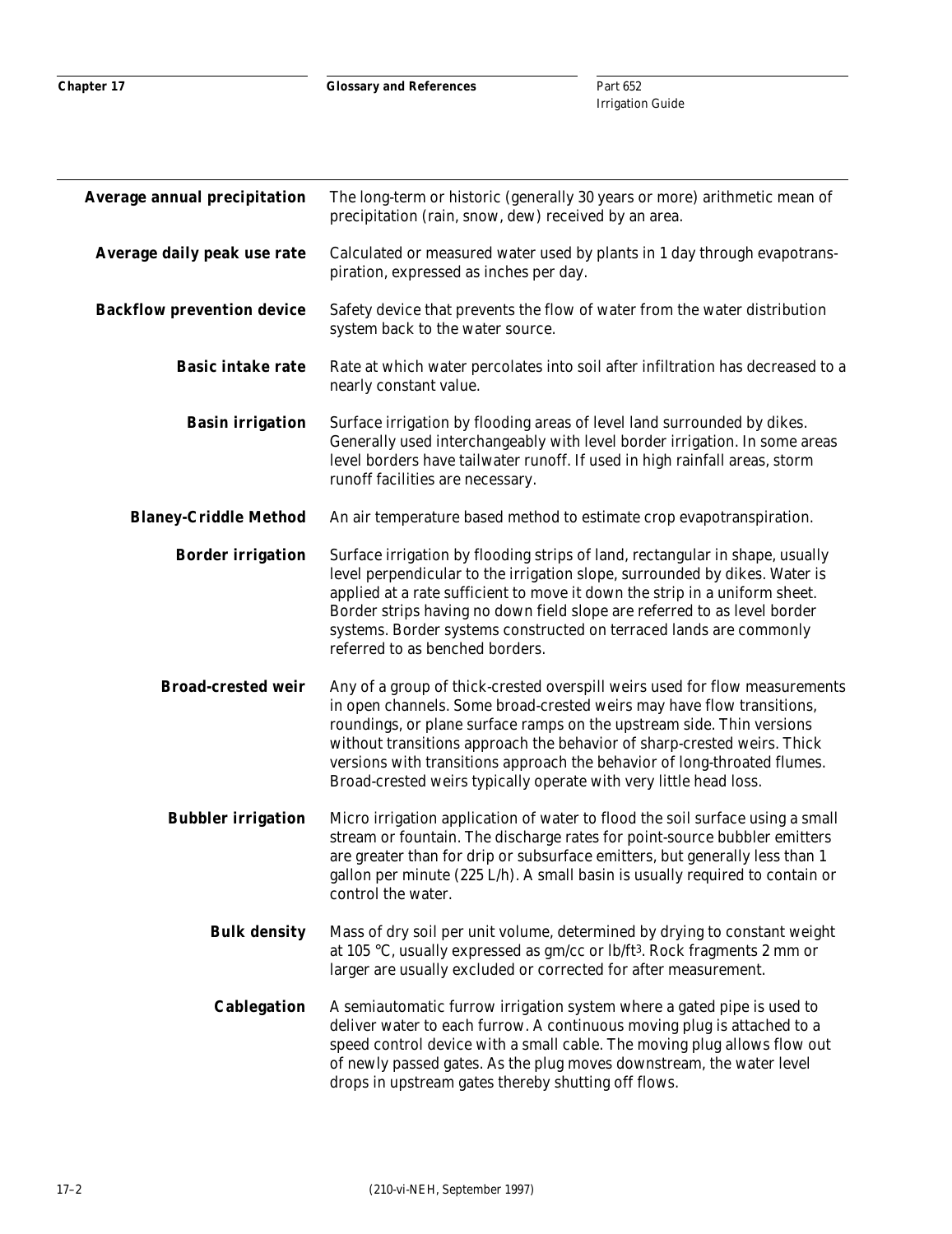| <b>Capillary water</b>                               | Water held in the capillary, or small pores of the soil, usually with soil<br>water pressure (tension) greater than 1/3 bar. Capillary water can move in<br>any direction.                                                                                                                                          |
|------------------------------------------------------|---------------------------------------------------------------------------------------------------------------------------------------------------------------------------------------------------------------------------------------------------------------------------------------------------------------------|
| <b>Carryover soil moisture</b>                       | Moisture stored in the soil within the root zone during the winter, at times<br>when the crop is dormant, or before the crop is planted. This moisture is<br>available to help meet water needs of the next crop to be grown.                                                                                       |
| <b>Cation exchange capacity (CEC)</b>                | The sum of exchangeable cations (usually Ca, Mg, K, Na, Al, H) that the<br>soil constituent or other material can adsorb at a specific pH, usually<br>expressed in centimoles of charge per Kg of exchanger (cmol/Kg), or milli<br>equivalents per 100 grams of soil at neutrality ( $pH = 7.0$ ), meq/100g.        |
| <b>Check, check structure</b>                        | Structure to control water depth in a canal, lateral, ditch, or irrigated<br>field.                                                                                                                                                                                                                                 |
| Chemigation                                          | Application of chemicals to crops through an irrigation system by mixing<br>them with irrigation water.                                                                                                                                                                                                             |
| <b>Christiansen's uniformity</b><br>coefficient (CU) | A measure of the uniformity of irrigation water application. The average<br>depth of irrigation water infiltrated minus the average absolute deviation<br>from this depth, all divided by the average depth infiltrated. Also called<br>coefficient of uniformity. Typically used with sprinkle irrigation systems. |
| Cipolletti weir                                      | A sharp-crested trapezoidal weir with sides inclining outwardly at a slope<br>of 1 horizontal to 4 vertical.                                                                                                                                                                                                        |
| <b>Compensating emitter</b>                          | Micro irrigation system emitters designed to discharge water at a near<br>constant rate over a wide range of lateral line pressures.                                                                                                                                                                                |
| <b>Consumptive use</b>                               | See Evapotranspiration and Crop evapotranspiration.                                                                                                                                                                                                                                                                 |
| <b>Continuous flushing emitter</b>                   | Micro irrigation system emitters designed to continuously permit passage<br>of large solid particles while operating at a trickle or drip flow, thus<br>reducing filtration requirements.                                                                                                                           |
| <b>Contracted weir</b>                               | A measuring weir that is shorter than the width of the channel and is<br>therefore said to have side or end contractions. Sometimes called a sharp-<br>crested weir.                                                                                                                                                |
| <b>Control structure</b>                             | Water regulating structure, usually for open channel flow conditions.                                                                                                                                                                                                                                               |
| <b>Conveyance efficiency (Ec)</b>                    | The ratio of the water delivered to the total water diverted or pumped<br>into an open channel or pipeline at the upstream end, expressed as a<br>percentage.                                                                                                                                                       |
| <b>Conveyance loss</b>                               | Loss of water from a channel or pipe during transport, including losses<br>resulting from seepage, leakage, evaporation, and transpiration by plants<br>growing in or near the channel.                                                                                                                             |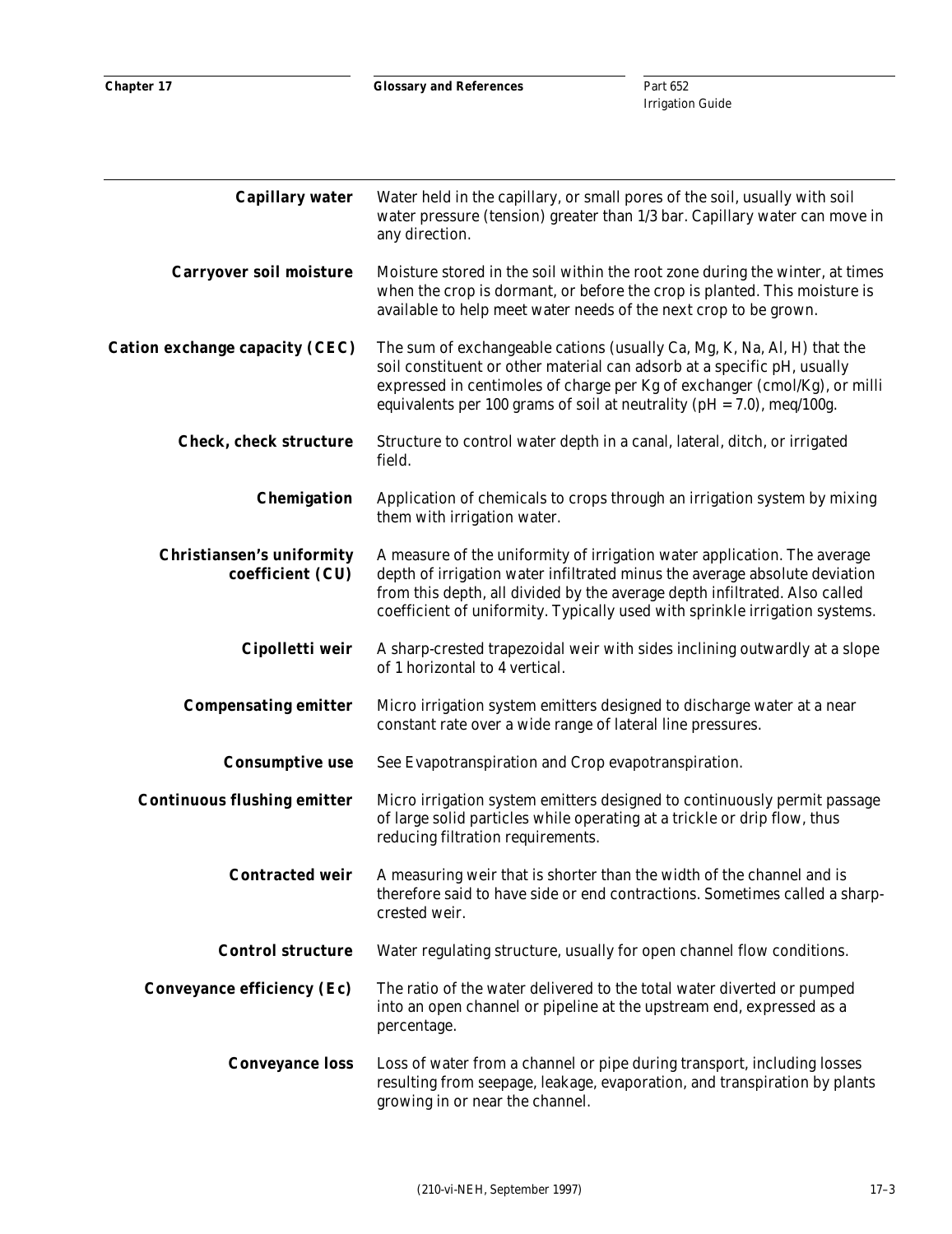| <b>Corrugation irrigation</b>    | A surface irrigation system where small ditches, channels, or furrows are<br>used to guide water downslope. Can be used in combination with graded<br>border systems to provide more uniform flow down the border strip.                                                                                                                                                                                                                                   |
|----------------------------------|------------------------------------------------------------------------------------------------------------------------------------------------------------------------------------------------------------------------------------------------------------------------------------------------------------------------------------------------------------------------------------------------------------------------------------------------------------|
| Crop coefficient $(K_c)$         | A factor used to modify potential evapotranspiration:<br>(1) Ratio between crop evapotranspiration $(ET_c)$ and the reference crop<br>$(ETo)$ when crop is grown in large fields under optimum growing<br>conditions, or $ETc = K_c$ times $ET_o$ .<br>(2) The ratio of the actual crop evapotranspiration to its potential evapo-<br>transpiration.                                                                                                       |
| Crop evapotranspiration $(ET_c)$ | The amount of water used by the crop in transpiration and building of plant<br>tissue, and that evaporated from adjacent soil or intercepted by plant<br>foliage. It is expressed as depth in inches or as volume in acre inches per<br>acre. It can be daily, peak, design, monthly, or seasonal. Sometimes re-<br>ferred to as consumptive use (CU).                                                                                                     |
| Crop growth stages               | Periods of like plant function during the growing season. Usually four or<br>more periods are identified:<br><b>Initial—Between planting or when growth begins and approximately 10</b><br>percent ground cover.<br><b>Crop development</b> —Between about 10 percent ground cover and 70 or 80<br>percent ground cover.<br><b>Mid season</b> —From 70 or 80 percent ground cover to beginning of maturity.<br>Late-From beginning of maturity to harvest. |
| <b>Crop rooting depth</b>        | Crop rooting depth is typically taken as the soil depth containing 80<br>percent of plant roots, measured in feet or inches.                                                                                                                                                                                                                                                                                                                               |
| Crop water stress index (CWSI)   | An index of moisture in a plant compared to a fully watered plant, mea-<br>sured and calculated by a CWSI instrument. Relative humidity, solar radia-<br>tion, ambient air temperature, and plant canopy temperature are measured.<br>Improperly called an infrared thermometer (plant canopy temperature is<br>measured by infrared aerial photography).                                                                                                  |
| Crop water use                   | Calculated or measured water used by plants, expressed in inches per day.<br>Same as $ET_c$ except it is expressed as daily use only.                                                                                                                                                                                                                                                                                                                      |
| <b>Cumulative intake</b>         | The depth of water absorbed by soil from the time of initial water applica-<br>tion to the specified elapsed time.                                                                                                                                                                                                                                                                                                                                         |
| <b>Cutback irrigation</b>        | The reduction of the furrow or border inflow stream after water has ad-<br>vanced partly or completely through the field to reduce runoff and improve<br>uniformity of application.                                                                                                                                                                                                                                                                        |
| <b>Cutback stream</b>            | Reducing surface irrigation inflow stream size (usually a half or a third)<br>when a specified time period has elapsed or when water has advanced a<br>designated distance down the furrow, corrugation, or border.                                                                                                                                                                                                                                        |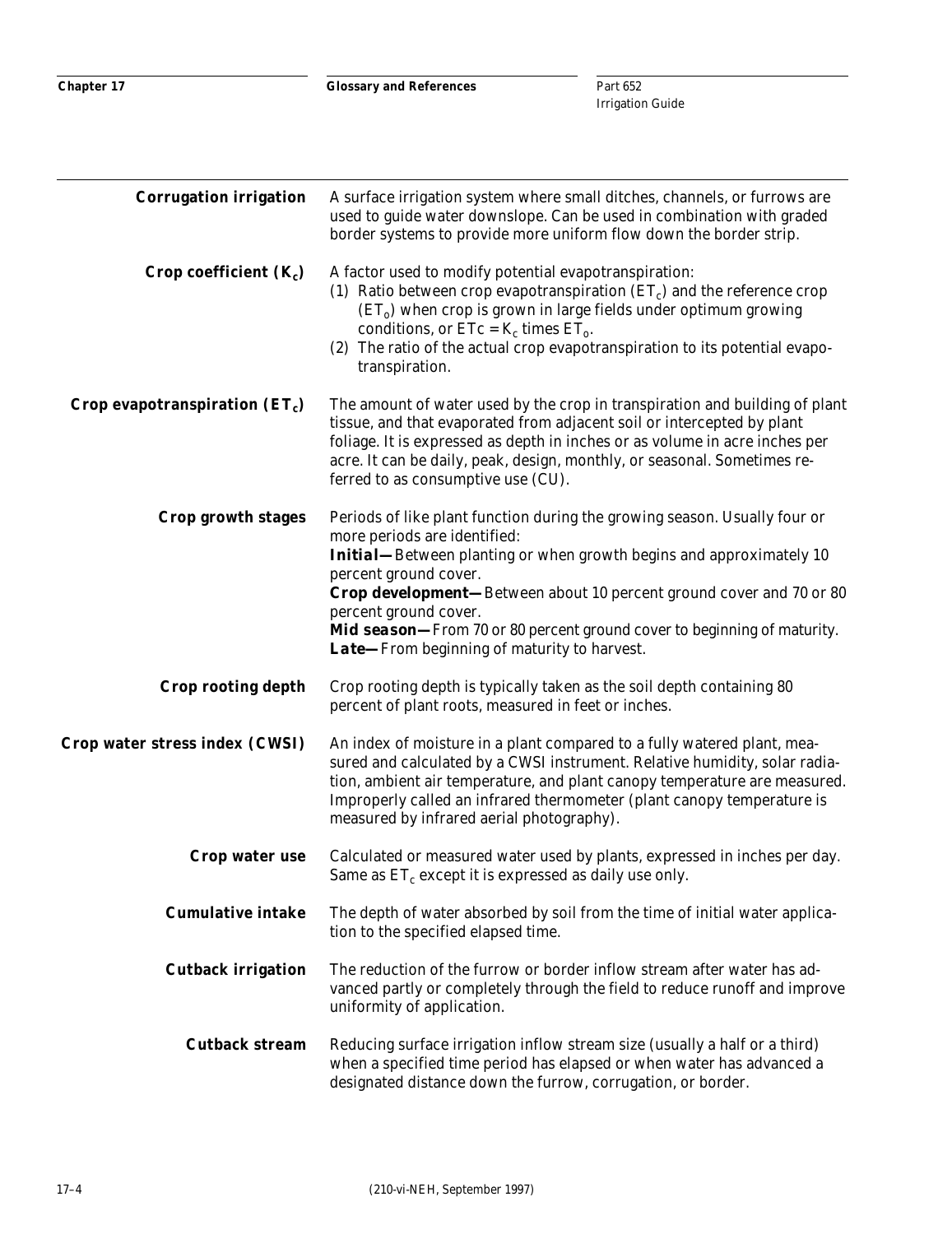| <b>Cutthroat flume</b>            | Open-channel waterflow measuring device that is part of a group of short-<br>throated flumes that control discharge by achieving critical flow with<br>curving streamlines through contraction. The flume is rectangular in cross<br>section, has two main parts resembling a Parshall Flume with the con-<br>tracted throat removed or cut out (hence its name), and has a flat floor<br>throughout. Calibrations depend on laboratory ratings.                                                     |
|-----------------------------------|------------------------------------------------------------------------------------------------------------------------------------------------------------------------------------------------------------------------------------------------------------------------------------------------------------------------------------------------------------------------------------------------------------------------------------------------------------------------------------------------------|
| <b>Cycle time</b>                 | The length of water application periods, typically used with surge irrigation.                                                                                                                                                                                                                                                                                                                                                                                                                       |
| Deep percolation (DP)             | Water that moves downward through the soil profile below the plant root<br>zone and is not available for plant use. A major source of ground water<br>pollution in some areas.                                                                                                                                                                                                                                                                                                                       |
| <b>Deficit irrigation</b>         | An irrigation water management alternative where the soil in the plant root<br>zone is not refilled to field capacity in all or part of the field.                                                                                                                                                                                                                                                                                                                                                   |
| <b>Delivery box</b>               | Water control structure for diverting water from a canal to a farm unit<br>often including a measuring device. Also called delivery site, delivery<br>facility, and turnout.                                                                                                                                                                                                                                                                                                                         |
| <b>Demand irrigation delivery</b> | Irrigation water delivery procedure where each irrigator may request<br>irrigation water in the amount needed and at the time desired.                                                                                                                                                                                                                                                                                                                                                               |
| Depth of irrigation               | (1)<br>Depth of water applied, measured in acre inches per acre.<br>(2)<br>Depth of soil affected by an irrigation event.                                                                                                                                                                                                                                                                                                                                                                            |
| Distribution uniformity (DU)      | The measure of the uniformity of irrigation water distribution over a field.<br>NRCS typically uses DU of low one-quarter. DU of low one-quarter is the<br>ratio of the average of the lowest one-fourth of measurements of irrigation<br>water infiltrated to the average depth of irrigation water infiltrated, ex-<br>pressed as a decimal. Each value measured represents an equal area.                                                                                                         |
| <b>Distribution system</b>        | A network of open canals or pipelines to distribute irrigation water at a<br>specific design rate to multiple outlets on a farm or in a community.                                                                                                                                                                                                                                                                                                                                                   |
| <b>Drip irrigation</b>            | A micro irrigation application system wherein water is applied to the soil<br>surface as drops or small streams through emitters. Discharge rates are<br>generally less than 2 gallons per hour (8 L/h) for single outlet emitters and 3<br>gallons per hour (12 L/h) per meter for line source emitters.                                                                                                                                                                                            |
| Effective precipitation $(P_e)$   | The portion of precipitation that is available to meet crop evapotranspira-<br>tion. It does not include precipitation that is lost to runoff, deep percola-<br>tion, or evaporation before the crop can use it.                                                                                                                                                                                                                                                                                     |
| <b>Effective rooting depth</b>    | The depth from which roots extract water. The effective rooting depth is<br>generally the depth from which the crop is currently capable of extracting<br>soil water. However, it may also be expressed as the depth from which the<br>crop can extract water when mature or the depth from which a future crop<br>can extract soil water. Maximum effective root depth depends on the<br>rooting capability of the plant, soil profile characteristics, and moisture<br>levels in the soil profile. |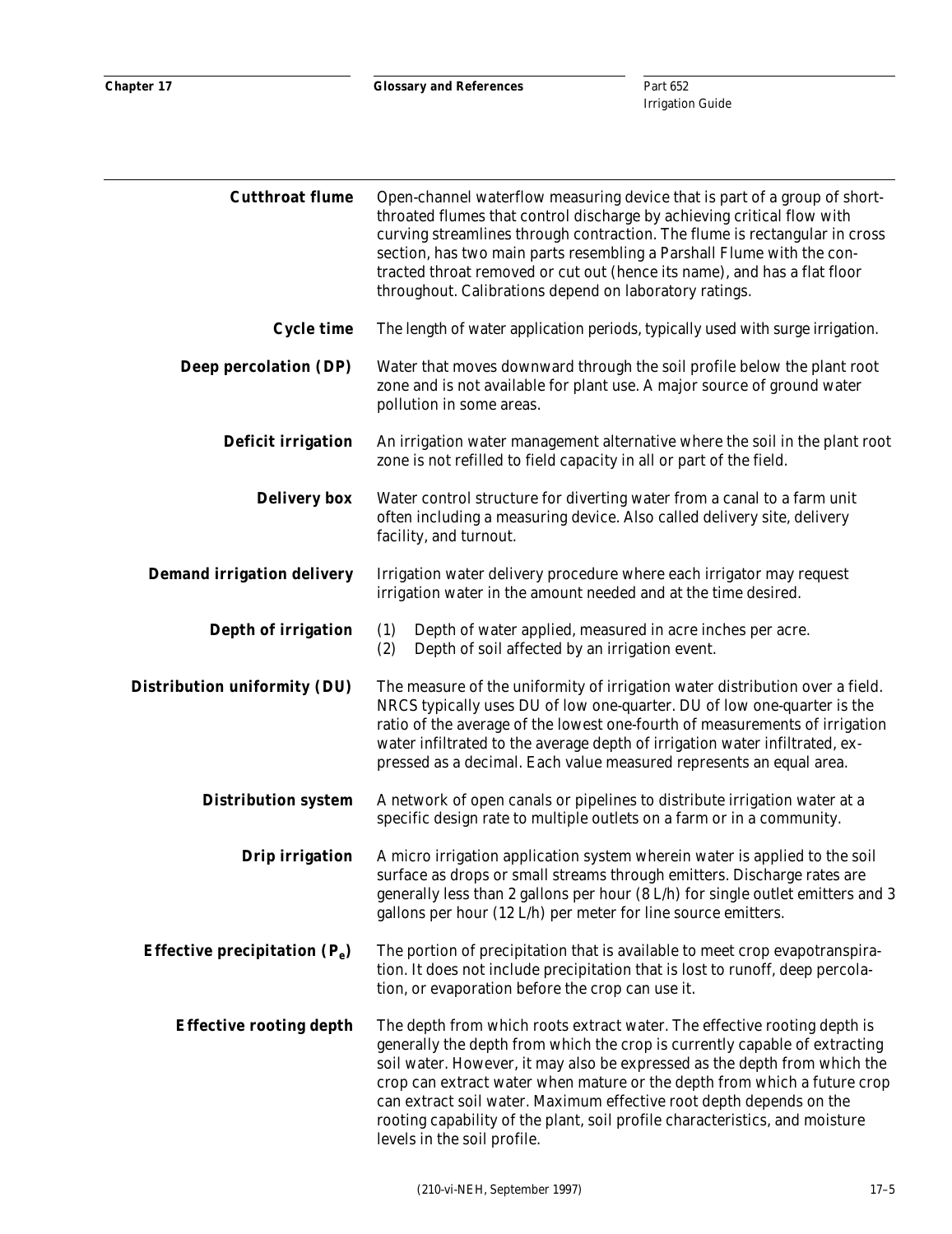| <b>Electrical conductivity (EC)</b>   | A measure of the ability of the soil water to transfer an electrical charge.<br>Used as an indicator for the estimation of salt concentration, measured in<br>mmhos/cm (dS/m), at 77 °F (25 °C).<br>= Electrical conductivity of soil water extract.<br>$EC_e$<br>$=$ Electrical conductivity of irrigation water.<br>$EC_i$<br>$ECa_w = Electrical conductivity of applied water.$                                                                                                                                                                                                                                                                                                                                                                                                                                                                                                                                                                                                                                                                                                                                                                                              |
|---------------------------------------|----------------------------------------------------------------------------------------------------------------------------------------------------------------------------------------------------------------------------------------------------------------------------------------------------------------------------------------------------------------------------------------------------------------------------------------------------------------------------------------------------------------------------------------------------------------------------------------------------------------------------------------------------------------------------------------------------------------------------------------------------------------------------------------------------------------------------------------------------------------------------------------------------------------------------------------------------------------------------------------------------------------------------------------------------------------------------------------------------------------------------------------------------------------------------------|
| <b>Electrical resistance blocks</b>   | A block made up of various material containing electrical contact wires<br>that is placed in the soils at selected depths to measure soil moisture con-<br>tent. Electrical resistance, as affected by moisture in the block, is read with<br>a meter.                                                                                                                                                                                                                                                                                                                                                                                                                                                                                                                                                                                                                                                                                                                                                                                                                                                                                                                           |
| <b>Emitter</b>                        | A small micro irrigation dispensing device designed to dissipate pressure<br>and discharge a small uniform flow or trickle of water at a constant dis-<br>charge. Also called a dripper or trickler.<br><b>Compensating emitter-Designed to discharge water at a constant rate</b><br>over a wide range of lateral line pressures.<br><b>Continuous flushing emitter-Designed to continuously permit passage</b><br>of small solid particles while operating at a trickle or drip flow, thus reduc-<br>ing filter fineness requirements.<br><b>Flushing emitter</b> —Designed to have a flushing flow of water to clear the<br>discharge opening every time the system is turned on.<br>Line-source emitter-Water is discharged from closely spaced perfora-<br>tions, emitters, or a porous wall along the tubing.<br>Long-path emitter—Employs a long capillary sized tube or channel to<br>dissipate pressure.<br><b>Multi-outlet emitter—Supplies water to two or more points through</b><br>small diameter auxiliary tubing.<br><b>Orifice emitter—Employs a series of orifices to dissipate pressure.</b><br>Vortex emitter-Employs a vortex effect to dissipate pressure. |
| Energy gradient,<br>energy grade line | A plotted line relating total energy elevations along an open channel or<br>conduit, typically a pressure pipeline. (See Hydraulic grade line).                                                                                                                                                                                                                                                                                                                                                                                                                                                                                                                                                                                                                                                                                                                                                                                                                                                                                                                                                                                                                                  |
| <b>Environmental control</b>          | Controlling air temperature and humidity or soil moisture conditions to<br>minimize effects of low and high air temperatures on crop quality and<br>quantity.                                                                                                                                                                                                                                                                                                                                                                                                                                                                                                                                                                                                                                                                                                                                                                                                                                                                                                                                                                                                                    |
| <b>Evaporation</b>                    | The physical process by which a liquid is transformed to the gaseous state,<br>which in irrigation generally is restricted to the change of water from liquid<br>to vapor. Occurs from plant leaf surface, ground surface, water surface,<br>and sprinkler spray.                                                                                                                                                                                                                                                                                                                                                                                                                                                                                                                                                                                                                                                                                                                                                                                                                                                                                                                |
| <b>Evaporation Pan</b>                | (1) A standard U.S. Weather Bureau Class A pan (48-inch diameter by<br>10-inch deep) used to estimate the reference crop evapotranspiration<br>rate. Water levels are measured daily in the pan to determine the<br>amount of evaporation.<br>(2) A pan or container placed at or about crop canopy height containing<br>water. Water evaporated from the device is measured and adjusted by<br>a coefficient to represent estimated crop water use during the period.                                                                                                                                                                                                                                                                                                                                                                                                                                                                                                                                                                                                                                                                                                           |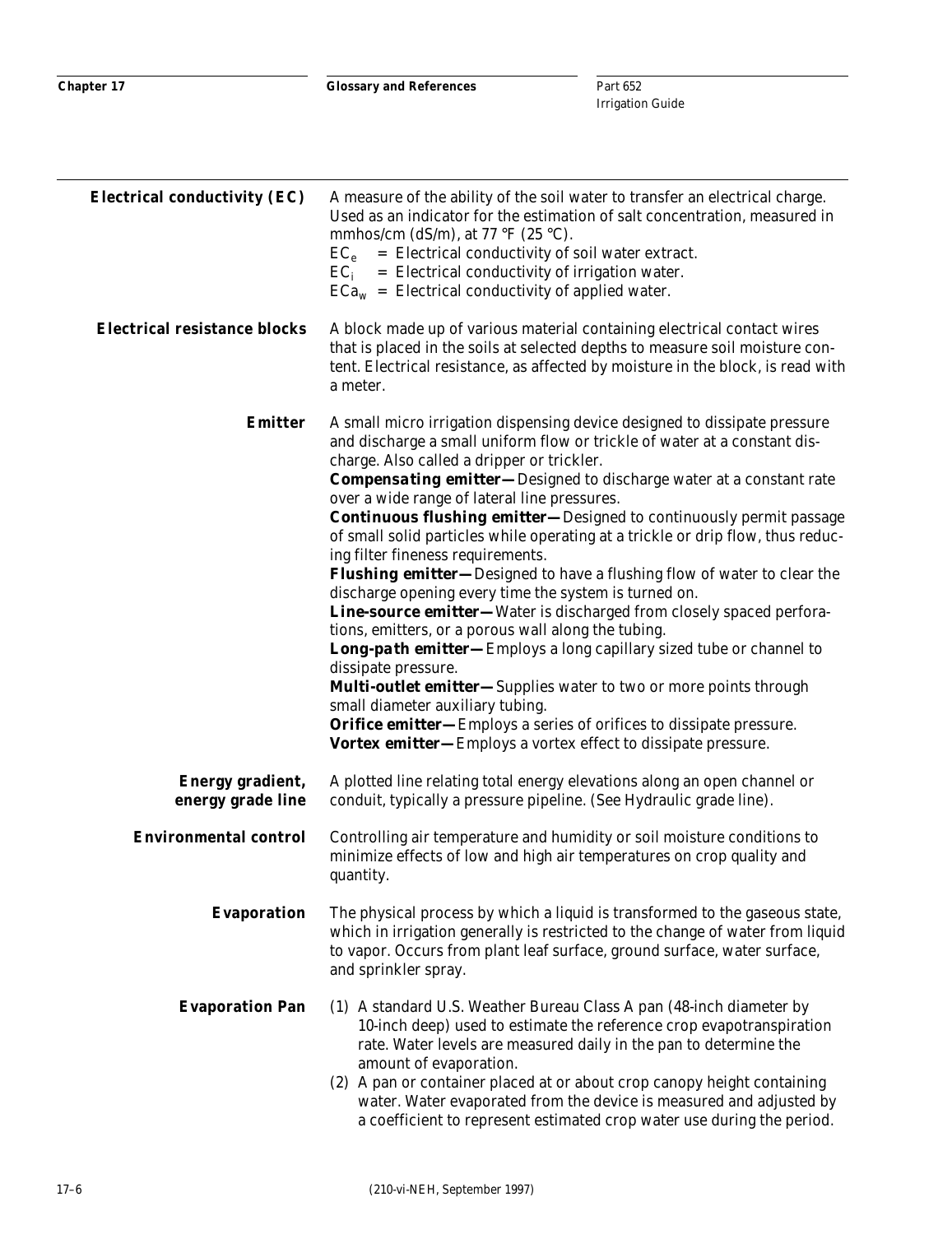| <b>Evapotranspiration (ET)</b>                           | The combination of water transpired from vegetation and evaporated from<br>soil and plant surfaces. Sometimes called consumptive use (CU).                                                                                                                                                                         |
|----------------------------------------------------------|--------------------------------------------------------------------------------------------------------------------------------------------------------------------------------------------------------------------------------------------------------------------------------------------------------------------|
| <b>Exchange capacity</b>                                 | The total ionic charge of the absorption complex active in the adsorption of<br>ions. See Cation exchange capacity (CEC).                                                                                                                                                                                          |
| <b>Exchangeable cation</b>                               | A positively charged ion held on or near the surface of a solid particle by a<br>negative surface charge of a colloid and which may be replaced by other<br>positively charged ions in the soil solution.                                                                                                          |
| <b>Exchangeable sodium</b><br>percentage (ESP)           | The fraction of cation exchange capacity of a soil occupied by sodium ions,<br>expressed as a percentage. Exchangeable sodium (meq/100 gram soil)<br>divided by CEC (meq/100 gram soil) times 100. It is unreliable in soil<br>containing soluble sodium silicate minerals or large amounts of sodium<br>chloride. |
| Exchangeable sodium ratio<br>(or percentage)             | The ratio of exchangeable sodium to all other exchangeable cations,<br>expressed as meq/100 grams of soil or as a percentage.                                                                                                                                                                                      |
| <b>FAO Blaney-Criddle Method</b>                         | A method to calculate grass reference crop evapotranspiration (ETc) based<br>on long-term air temperature data, estimates for humidity, wind movement<br>and sunshine duration, and a correction to $ET_c$ downward for elevations<br>above 1,000 meters above sea level.                                          |
| <b>Feel and appearance method</b>                        | A method to estimate soil moisture by observing and feeling a soil sample<br>with the hand and fingers. With experience, this method can be accurate.                                                                                                                                                              |
| <b>Field application duration</b><br>(irrigation period) | The elapsed time from the beginning of water application to the first<br>irrigation set to the time at which water application is terminated on the<br>last irrigation set of a field.                                                                                                                             |
| <b>Field capacity</b>                                    | The amount of water retained by a soil after it has been saturated and has<br>drained freely by gravity. Can be expressed as inches, inches per inch, bars<br>suction, or percent of total available water.                                                                                                        |
| Field slope, grade                                       | The terms field slope and grade are interchangeable. Surface irrigation<br>designers typically refer to elevation differences in the direction of water<br>movement as the irrigation grade. Cross slope refers to the land grade<br>perpendicular to the direction of irrigation.                                 |
| <b>Final infiltration rate</b>                           | See Basic intake rate.                                                                                                                                                                                                                                                                                             |
| <b>Float valve</b>                                       | A valve, actuated by a float, that automatically controls the flow of water.                                                                                                                                                                                                                                       |
| Flood irrigation, wild flooding                          | A surface irrigation system where water is applied to the soil surface<br>without flow controls, such as furrows, borders (including dikes), or<br>corrugations.                                                                                                                                                   |
| <b>Flume</b>                                             | (1) Open conduit for conveying water across obstructions.<br>(2) An entire canal or lateral elevated above natural ground, or an aqueduct.<br>A specially calibrated structure for measuring open channel flows.<br>(3)                                                                                            |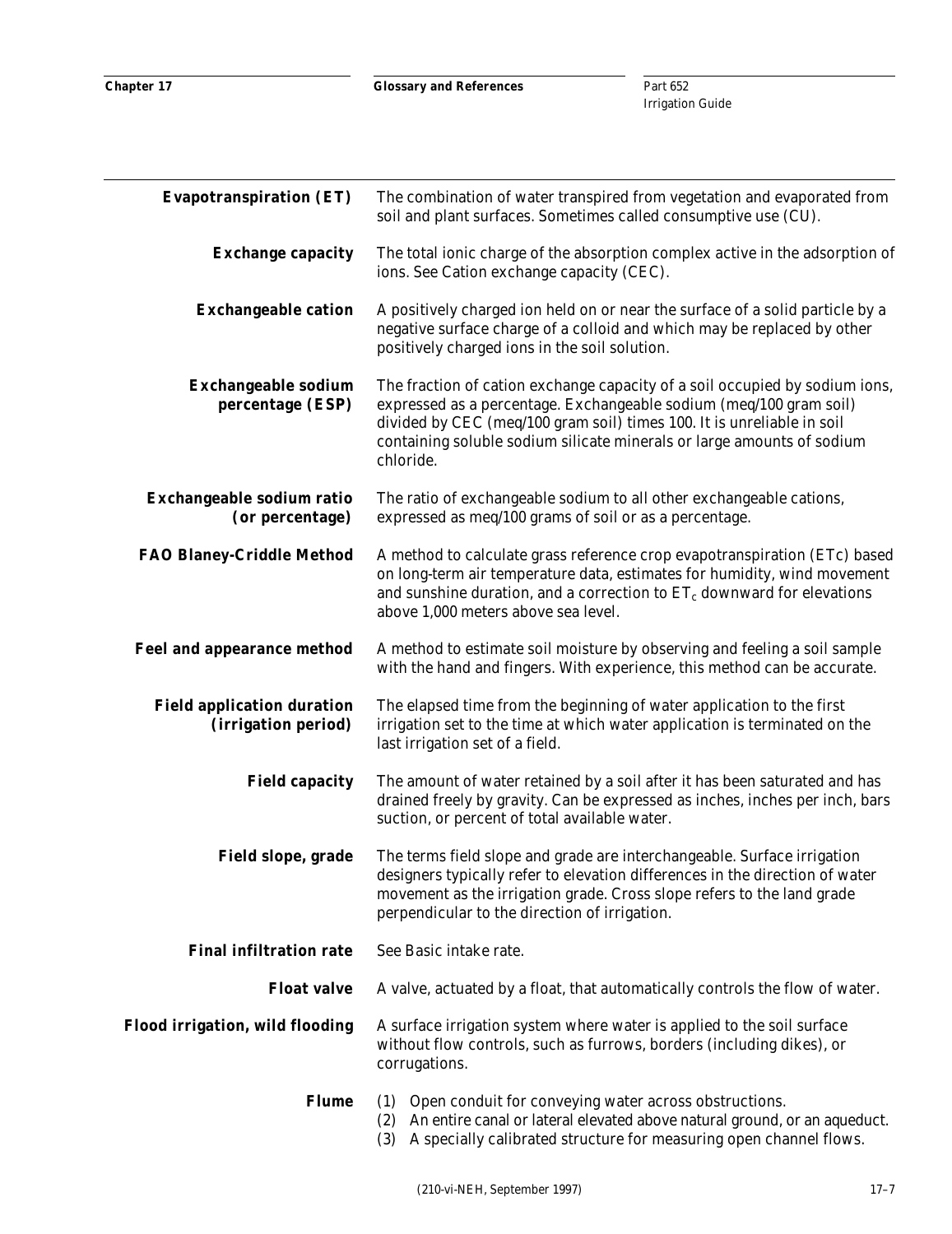| <b>Flushing emitter</b>             | A micro irrigation application device designed to have a flushing flow of<br>water to clear the discharge opening each time the system is turned on.                                                                                                                                                                                    |
|-------------------------------------|-----------------------------------------------------------------------------------------------------------------------------------------------------------------------------------------------------------------------------------------------------------------------------------------------------------------------------------------|
| <b>Foot valve</b>                   | (1) A check valve used on the bottom of the suction pipe to retain the<br>water in the pump when it is not in operation.<br>(2) A valve used to prevent backflow.                                                                                                                                                                       |
| <b>Free drainage</b>                | Movement of water by gravitational forces through and below the plant<br>root zone. This water is unavailable for plant use except while passing<br>through the soil. (See Deep percolation.)                                                                                                                                           |
| <b>Frost protection</b>             | Applying irrigation water to affect air temperature, humidity, and dew point<br>to protect plant tissue from freezing. The primary source of heat (called<br>heat of fusion) occurs when water turns to ice, thus protecting sensitive<br>plant tissue. Wind machines and heating devices are also used.                                |
| <b>Full irrigation</b>              | Management of water applications to fully replace water used by plants<br>over an entire field.                                                                                                                                                                                                                                         |
| <b>Fungicide</b>                    | Chemical pesticide that kills fungi or prevents them from causing diseases<br>on plants.                                                                                                                                                                                                                                                |
| <b>Furrow</b>                       | (1) A trench or channel in the soil made by a tillage tool.<br>Small channel for conveying irrigation water downslope across the<br>(2)<br>field. Sometimes referred to as a rill or corrugation.                                                                                                                                       |
| <b>Furrow dike</b>                  | Small earth dike formed in a furrow to prevent water translocation.<br>Typically used with LEPA and LPIC systems. Also used in nonirrigated<br>fields to capture and infiltrate precipitation. Sometimes called reservoir<br>tillage.                                                                                                   |
| <b>Furrow irrigation</b>            | A surface irrigation system where water is supplied to small channels or<br>furrows to guide water downslope and prevent cross flow. Called rill or<br>corrugation irrigation in some areas.                                                                                                                                            |
| <b>Furrow stream</b>                | The streamflow in a furrow, corrugation, or rill.                                                                                                                                                                                                                                                                                       |
|                                     | Gate, slide gate A device used to control the flow of water to, from, or in a pipeline or open<br>channel. It may be opened and closed by screw or slide action either manu-<br>ally or by electric, hydraulic, or pneumatic actuators. In open channels,<br>gates slide on rails and are used to control drainage or irrigation water. |
| <b>Gated pipe</b>                   | Portable pipe that has small gates installed at regular intervals along one<br>side for distributing irrigation water to corrugations, furrows, or borders.                                                                                                                                                                             |
| <b>Gravimetric (ovendry) method</b> | A method of measuring total soil water content by sampling, weighing, and<br>drying in a oven at 105 °C. Percent water, usually on a dry weight basis, is<br>calculated.                                                                                                                                                                |
| <b>Gravitational water</b>          | Soil water that moves into, through, or out of the soil under the influence of<br>gravity.                                                                                                                                                                                                                                              |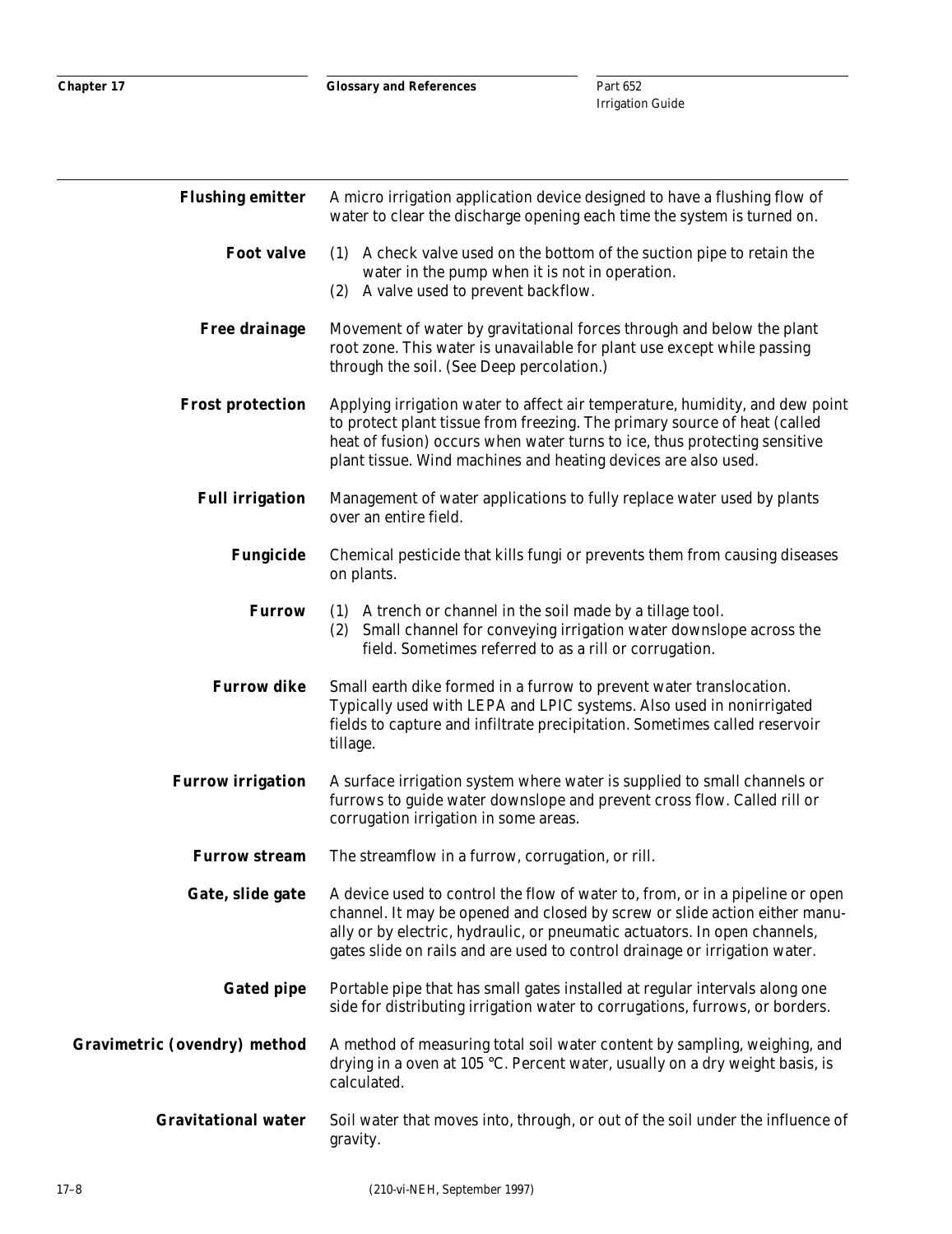| <b>Gross irrigation</b>           | Water actually applied, which may or may not be total irrigation water<br>requirement; i.e., leaving storage in the soil for anticipated rainfall, harvest.                                                                                                                                                                                                                                                                                                                                                                               |
|-----------------------------------|-------------------------------------------------------------------------------------------------------------------------------------------------------------------------------------------------------------------------------------------------------------------------------------------------------------------------------------------------------------------------------------------------------------------------------------------------------------------------------------------------------------------------------------------|
| Gross irrigation requirement (Fg) | The total irrigation requirement including net crop requirement plus any<br>losses incurred in distributing and applying water and in operating the<br>system. It is generally expressed as depth of water in acre inches per acre<br>or inches                                                                                                                                                                                                                                                                                           |
| Gross irrigation system capacity  | Ability of an irrigation system to deliver the net required rate and volume of<br>water necessary to meet crop water needs plus any losses during the appli-<br>cation process. Crop water needs can include soil moisture storage for<br>later plant use, leaching of toxic elements from the soil, air temperature<br>modification, crop quality, and other plant needs.                                                                                                                                                                |
| <b>Ground water</b>               | Water occurring in the zone of saturation in an aquifer or soil.                                                                                                                                                                                                                                                                                                                                                                                                                                                                          |
| <b>Growing season</b>             | The period, often the frost-free period, during which the climate is such<br>that crops can be produced.                                                                                                                                                                                                                                                                                                                                                                                                                                  |
| <b>Gypsum block</b>               | An electrical resistance block in which the material used to absorb water is<br>gypsum. It is used to measure soil water content in non-saline soils.                                                                                                                                                                                                                                                                                                                                                                                     |
| <b>Head ditch</b>                 | Ditch across the upper end of a field used for distributing water in surface<br>irrigation.                                                                                                                                                                                                                                                                                                                                                                                                                                               |
| <b>Head gate</b>                  | Water control structure at the entrance to a conduit or canal.                                                                                                                                                                                                                                                                                                                                                                                                                                                                            |
| <b>Herbicide</b>                  | A chemical substance designed to kill or inhibit the growth of plants,<br>especially weeds. Types include:<br><b>Contact-</b> A herbicide designed to kill foliage on contact.<br>Non-selective-A herbicide that destroys or prevents all plant growth.<br><b>Post-emergence</b> —A herbicide designed to be applied after a crop is above<br>the ground.<br><b>Pre-emergence</b> —A herbicide designed to be applied before the crop<br>emerges through the soil surface.<br><b>Selective-</b> A herbicide that targets specific plants. |
| <b>Humid climates</b>             | Climate characterized by high rainfall and low evaporation potential. A<br>region generally is considered as humid when precipitation averages more<br>than 40 inches (1,000 mm) per year.                                                                                                                                                                                                                                                                                                                                                |
| <b>Hydrant</b>                    | An outlet, usually portable, used for connecting surface irrigation pipe to<br>an alfalfa valve outlet.                                                                                                                                                                                                                                                                                                                                                                                                                                   |
| <b>Hydraulic conductivity</b>     | The ability of a soil to transmit water flow through it by a unit hydraulic<br>gradient. It is the coefficient k in Darcy's Law. Darcy's Law is used to<br>express flux density (volume of water flowing through a unit cross-sec-<br>tional area per unit of time). It is usually expressed in length per time<br>(velocity) units, i.e., cm/s, ft/d. In Darcy's Law, where $V = ki$ , k is estab-<br>lished for a gradient of one. Sometimes called permeability.                                                                       |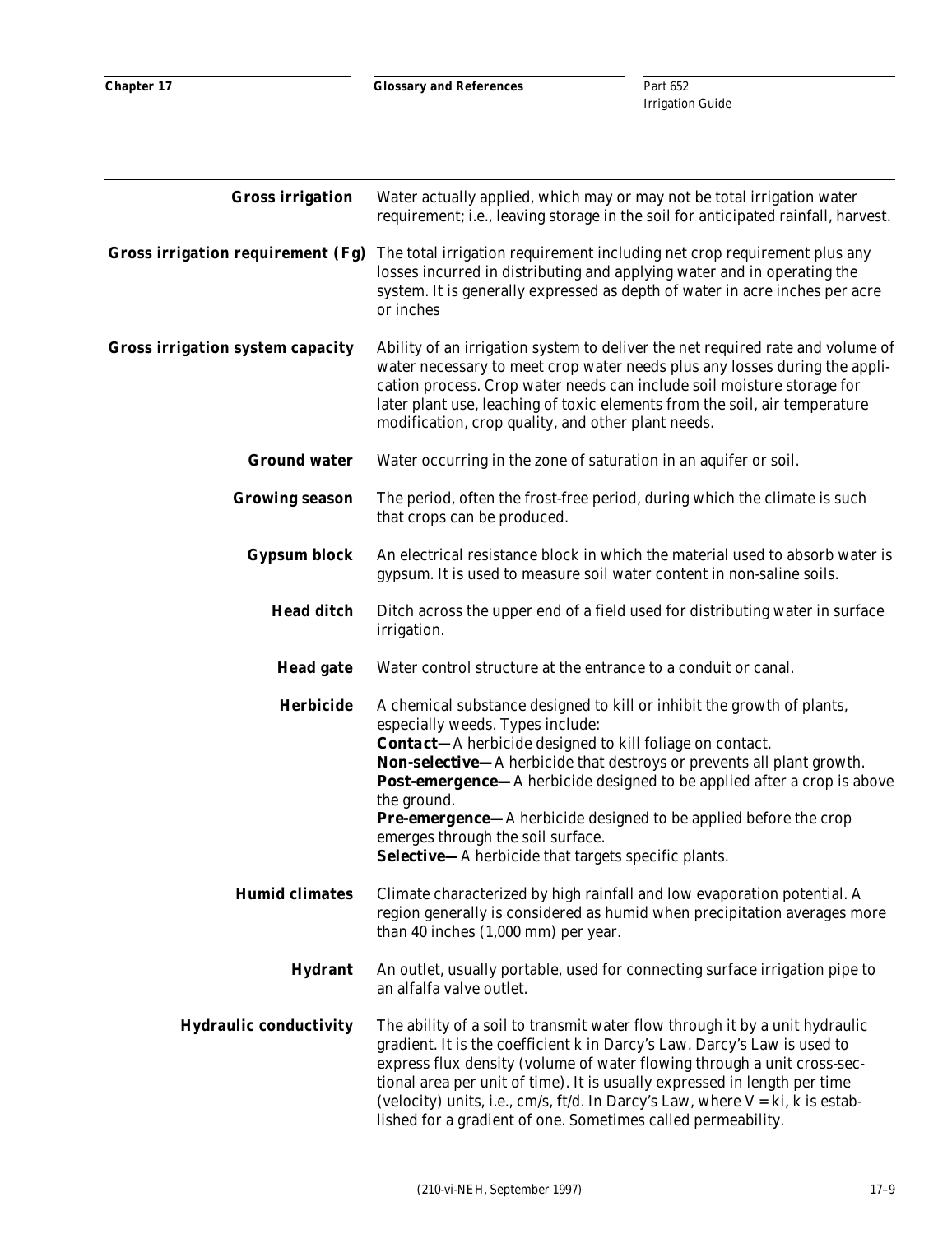| <b>Hydraulic grade line (HGL)</b>                   | A plotted line relating operational energy elevations along an open channel<br>or closed conduit. With open channel (non-pressure) flow, the HGL is at<br>the water surface. The HGL is the elevation water would rise in an open<br>stand at a given location along a pressure pipeline. (See Energy grade line).                                                                                                                                                                                                                                                                                                                                                                                                                                                                                                                                                                                                                                                                                                                                                                                      |
|-----------------------------------------------------|---------------------------------------------------------------------------------------------------------------------------------------------------------------------------------------------------------------------------------------------------------------------------------------------------------------------------------------------------------------------------------------------------------------------------------------------------------------------------------------------------------------------------------------------------------------------------------------------------------------------------------------------------------------------------------------------------------------------------------------------------------------------------------------------------------------------------------------------------------------------------------------------------------------------------------------------------------------------------------------------------------------------------------------------------------------------------------------------------------|
| Hydraulic ram                                       | Device that uses the energy of flowing water to lift a portion of the flow to<br>a higher elevation or greater pressure.                                                                                                                                                                                                                                                                                                                                                                                                                                                                                                                                                                                                                                                                                                                                                                                                                                                                                                                                                                                |
| Infiltration, infiltration rate                     | The downward flow of water into the soil at the air-soil interface. Water<br>enters the soil through pores, cracks, wormholes, decayed-root holes, and<br>cavities introduced by tillage. The rate at which water enters soil is called<br>intake rate or infiltration rate.                                                                                                                                                                                                                                                                                                                                                                                                                                                                                                                                                                                                                                                                                                                                                                                                                            |
| <b>Infiltrometer</b>                                | A device for determining the intake rate of soil.<br><b>Ring infiltrometer—Consists of metal rings that are inserted (driven)</b><br>into the soil surface and filled with water. The rate at which water enters<br>the soil is recorded.<br><b>Sprinkler infiltrometer-Consists of a sprinkler head(s) that applies</b><br>water to the soil surface at a range of rates of less-than to greater-than soil<br>infiltration rates. Maximum infiltration rates are observed and recorded.<br><b>Flowing infiltrometer</b> —Consists of an inlet device to apply a specific<br>flow rate to a furrow and a collection sump with a pump to return tail<br>water to the inlet device. Water infiltrated by the soil in the test section<br>(typically 10 meters) is replaced with water from a reservoir to keep the<br>flow rate constant. The rate of water infiltrated versus time is observed and<br>plotted. Accumulated infiltration versus time is also plotted. An equation<br>(typically for a curvilinear line) then represents the intake characteristics<br>for that particular soil condition. |
| <b>Initial intake</b>                               | Depth of water absorbed by a soil during the period of rapid or compara-<br>tively rapid intake following initial application. Expressed in inches per<br>hour.                                                                                                                                                                                                                                                                                                                                                                                                                                                                                                                                                                                                                                                                                                                                                                                                                                                                                                                                         |
| <b>Instantaneous application rate</b>               | The maximum rate, usually localized, that a sprinkler application device<br>applies water to the soil, expressed in inches per hour. Instantaneous<br>application rates of over 30 inches per hour have been measured near the<br>ends of low pressure center pivot irrigation laterals.                                                                                                                                                                                                                                                                                                                                                                                                                                                                                                                                                                                                                                                                                                                                                                                                                |
| Intake family curve,<br>intake characteristic curve | A set of accumulated intake versus time curves grouped into families<br>having similar border or furrow intake characteristics. Intake family curves<br>are unitless and do not represent the average infiltration rate. The infiltra-<br>tion process in borders differs from that in furrows, thus each irrigation<br>system has a different set of intake family curves.                                                                                                                                                                                                                                                                                                                                                                                                                                                                                                                                                                                                                                                                                                                             |
| <b>Intake family</b>                                | A grouping of intake characteristics into families based on field<br>infiltrometer tests on many soils. Used to analyze and design border and<br>furrow irrigation systems.                                                                                                                                                                                                                                                                                                                                                                                                                                                                                                                                                                                                                                                                                                                                                                                                                                                                                                                             |
| <b>Intake rate</b>                                  | The rate at which irrigation water enters the soil at the surface. Expressed<br>as inches per hour. (See infiltration.)                                                                                                                                                                                                                                                                                                                                                                                                                                                                                                                                                                                                                                                                                                                                                                                                                                                                                                                                                                                 |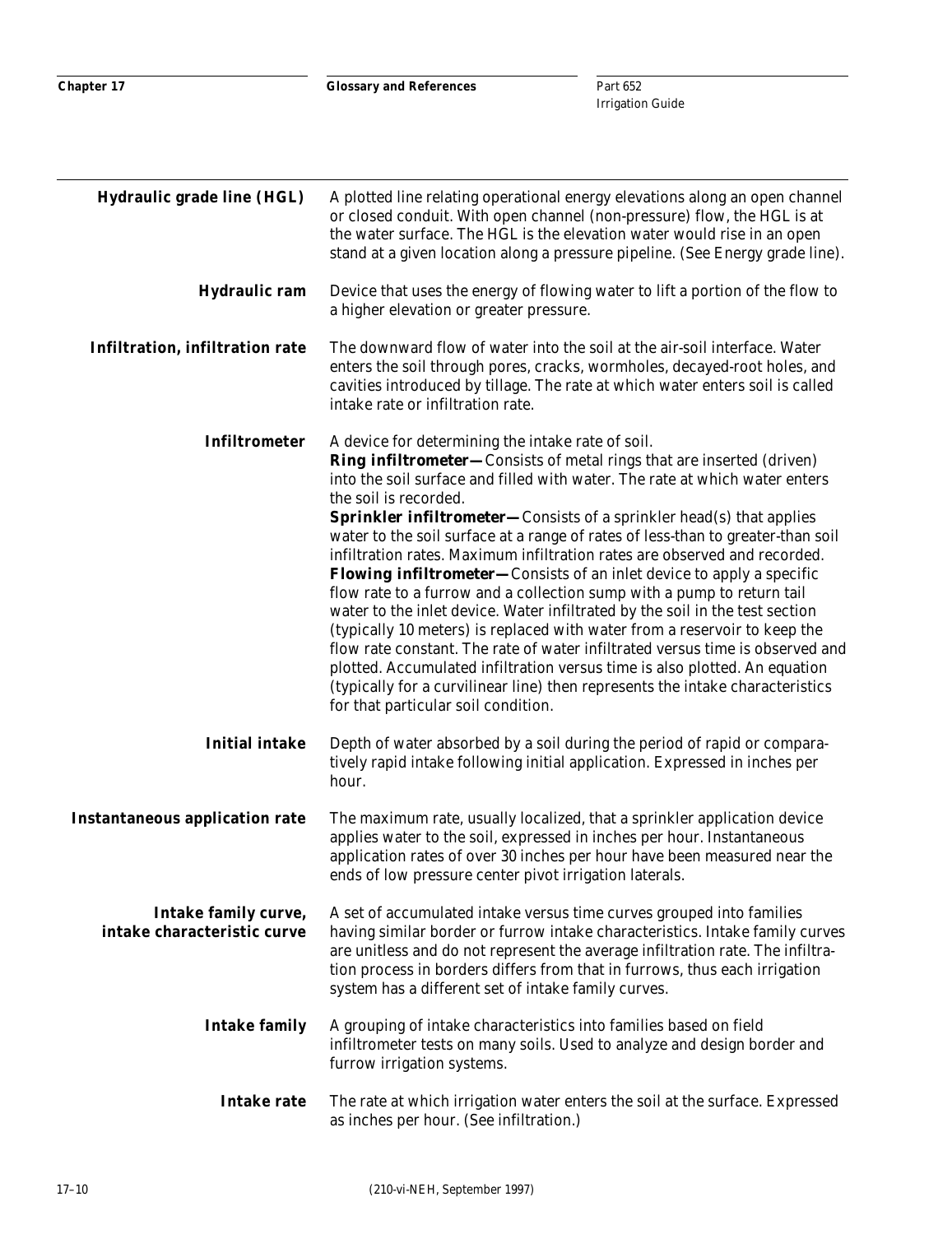| Interception                        | That part of precipitation or sprinkler irrigation system applied water<br>caught on the vegetation and prevented from reaching the soil surface.                                                                                                                                                                                                                             |
|-------------------------------------|-------------------------------------------------------------------------------------------------------------------------------------------------------------------------------------------------------------------------------------------------------------------------------------------------------------------------------------------------------------------------------|
| <b>Inverted siphon</b>              | A closed conduit with end sections above the middle section; used for<br>crossing under a depression, under a highway or other obstruction. Some-<br>times called sag pipe.                                                                                                                                                                                                   |
| <b>Irrecoverable water loss</b>     | Water loss that becomes unavailable for reuse through evaporation,<br>phreatophyte transpiration, or ground-water recharge that is not economi-<br>cally recoverable.                                                                                                                                                                                                         |
| Irrigable area                      | Area capable of being irrigated, principally based on availability of water,<br>suitable soils, and topography of land.                                                                                                                                                                                                                                                       |
| <b>Irrigating stream</b>            | (1) Flow for irrigation of a particular tract of land.<br>Flow of water distributed at a single irrigation. Sometimes called<br>(2)<br>irrigating head, normally expressed as a rate or volume.                                                                                                                                                                               |
| <b>Irrigation</b>                   | Applying water to the land for growing crops, reclaiming soils, temperature<br>modification, improving crop quality, or other such uses.                                                                                                                                                                                                                                      |
| <b>Irrigation check</b>             | (1) Small dike or dam used in the furrow or alongside an irrigation border<br>to make the water spread evenly across the border.<br>(2) A plastic or canvas tarp dam placed in a field ditch to raise the water<br>level in the ditch for diversion onto a field.                                                                                                             |
| <b>Irrigation company</b>           | A semi-public, private group, or commercial enterprise set up to deliver<br>irrigation water.                                                                                                                                                                                                                                                                                 |
| <b>Irrigation district, company</b> | A cooperative, self-governing semipublic organization set up as a subdivi-<br>sion of a state or local government to deliver irrigation water.                                                                                                                                                                                                                                |
| <b>Irrigation efficiency (Ei)</b>   | The ratio of the average depth of irrigation water beneficially used to the<br>average depth applied, expressed as a percentage. Beneficial uses include<br>satisfying the soil water deficit, leaching requirement for salinity control,<br>and meeting other plant needs. Generally used to express overall field or<br>farm efficiency, or seasonal irrigation efficiency. |
| Irrigation frequency, interval      | The time, generally in days, between irrigation events. Usually considered<br>the maximum allowable time between irrigation's during the peak ET<br>period.                                                                                                                                                                                                                   |
| <b>Irrigation method</b>            | One of four irrigation methods used to apply irrigation water: surface,<br>sprinkle, micro, and subirrigation. One or more irrigation systems can be<br>used to apply water by each irrigation method.                                                                                                                                                                        |
| <b>Irrigation scheduling</b>        | Determining when to irrigate and how much water to apply, based upon<br>measurements or estimates of soil moisture or crop water used by the<br>plant.                                                                                                                                                                                                                        |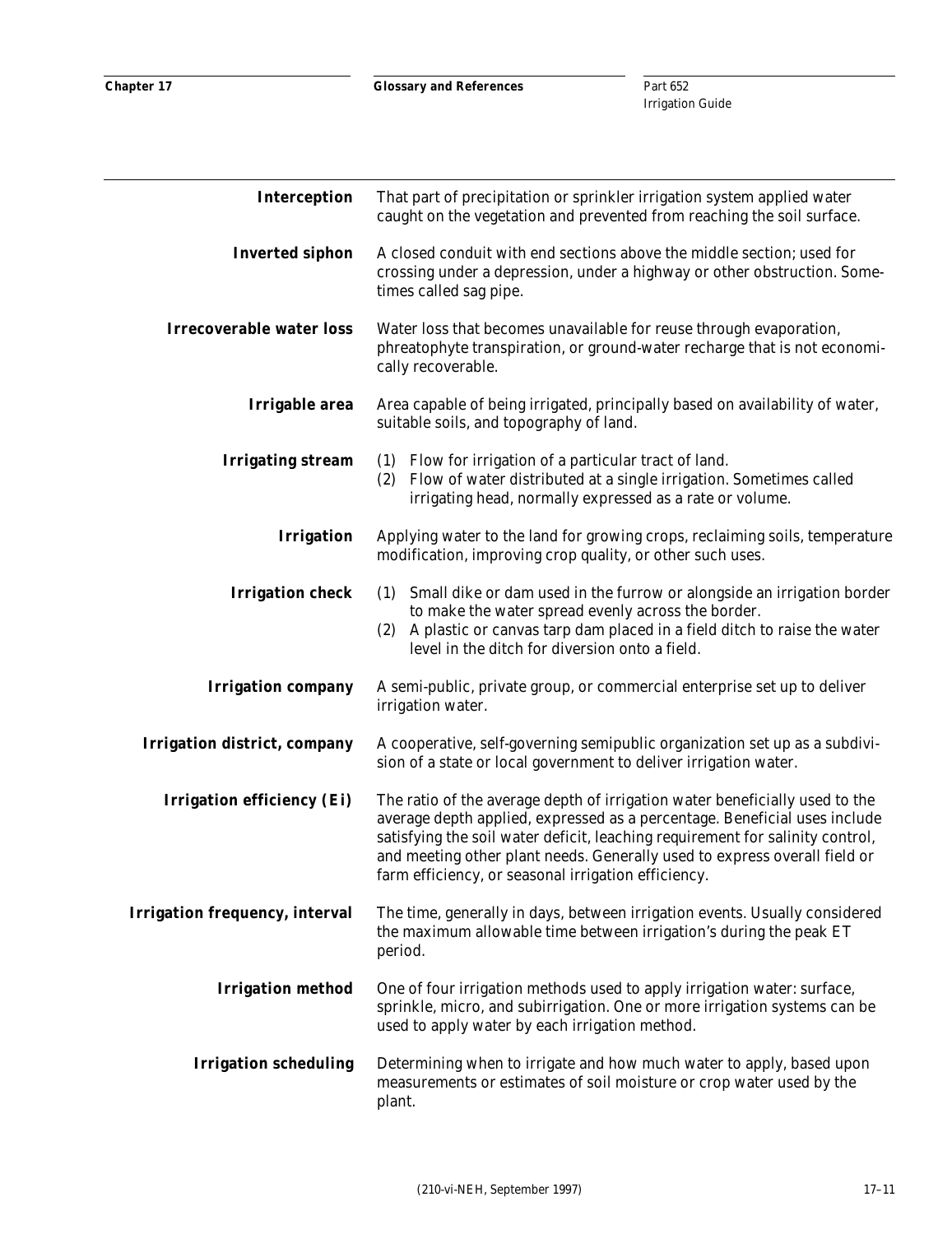**Chapter 17**

**Glossary and References**

| <b>Irrigation set</b>                                   | The area irrigated at one time within a field.                                                                                                                                                                                                                                                                                                                        |
|---------------------------------------------------------|-----------------------------------------------------------------------------------------------------------------------------------------------------------------------------------------------------------------------------------------------------------------------------------------------------------------------------------------------------------------------|
| Irrigation set time,<br>irrigation period               | The amount of time required to apply a specific amount of water during<br>one irrigation to a given area, typically refilling the plant root zone to field<br>capacity minus expected rainfall.                                                                                                                                                                       |
| <b>Irrigation slope</b>                                 | Elevation difference along the direction of irrigation expressed as, a per-<br>centage (feet per 100 feet) or foot per foot. Sometimes called irrigation<br>grade.                                                                                                                                                                                                    |
| <b>Irrigation system</b>                                | Physical components (pumps, pipelines, valves, nozzles, ditches, gates,<br>siphon tubes, turnout structures) and management used to apply irrigation<br>water by an irrigation method. All properly designed and managed irriga-<br>tion systems have the potential to uniformly apply water across a field.                                                          |
| <b>Irrigation water management</b><br>(IWM)             | Managing water resources (precipitation, applied irrigation water,<br>humidity) to optimize water use by the plant. Soil and plant resources<br>must also be considered.                                                                                                                                                                                              |
| <b>Irrigation water requirement</b>                     | The calculated amount of water needed to replace soil water used by the<br>crop (soil water deficit), for leaching undesirable elements through and<br>below the plant root zone, plus other needs; after considerations are made<br>for effective precipitation.                                                                                                     |
| Julian day, day of year                                 | Sequential numbering of days starting January 1 as day one and continuing<br>until the end of the year, December 31, as day 365 (leap year day 366).                                                                                                                                                                                                                  |
| <b>Kinematic wave</b>                                   | A method of mathematical analysis of unsteady open channel flow in which<br>the dynamic terms are omitted because they are small and assumed to be<br>negligible.                                                                                                                                                                                                     |
| Land leveling, land grading,<br>precision land leveling | Shaping the surface of the soil to planned elevations and grades.                                                                                                                                                                                                                                                                                                     |
| <b>Laser controlled leveling</b><br>or grading          | Land leveling or grading in which a stationary laser transmitter and a laser<br>receiving unit mounted on each earthmoving machine are used for auto-<br>mated grade control.                                                                                                                                                                                         |
| <b>Leaching fraction</b>                                | The ratio of the depth of subsurface drainage water (deep percolation) to<br>the depth of infiltrated irrigation water. (See Leaching requirement.)                                                                                                                                                                                                                   |
| <b>Leaching requirement</b>                             | The amount of irrigation water required to pass through the plant root<br>(1)<br>zone to reduce the salt concentration in the soil for reclamation<br>purposes.<br>(2) The fraction of water from irrigation or rainfall required to pass<br>through the soil to prevent salt accumulation in the plant root zone<br>and sustain production. (See Leaching fraction.) |
| Leaching                                                | Removal of soluble material from soil or other permeable material by the<br>passage of water through it.                                                                                                                                                                                                                                                              |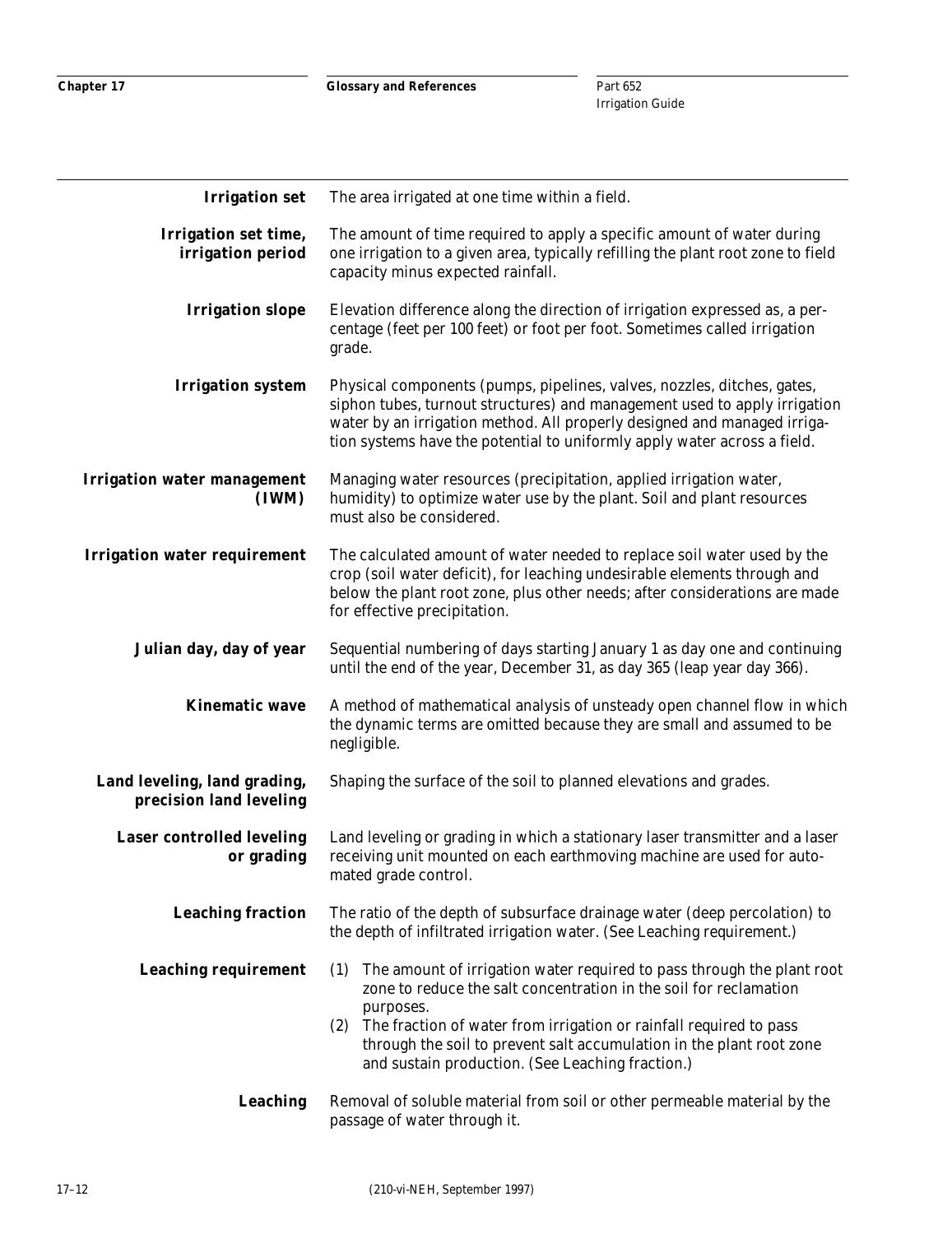| Length of run                                     | The distance down the furrow, corrugation, or border to the planned end of<br>irrigation, typically the edge of the field.                                                                                                                                                                                                                                                                                                                                                                                                                                                                                                                              |
|---------------------------------------------------|---------------------------------------------------------------------------------------------------------------------------------------------------------------------------------------------------------------------------------------------------------------------------------------------------------------------------------------------------------------------------------------------------------------------------------------------------------------------------------------------------------------------------------------------------------------------------------------------------------------------------------------------------------|
| <b>Limited irrigation</b>                         | Management of irrigation applications to apply less water than needed to<br>satisfy the soil water deficit in the entire root zone. Sometimes called<br>deficit or stress irrigation.                                                                                                                                                                                                                                                                                                                                                                                                                                                                   |
| Line-source emitter                               | Water is discharged from closely spaced perforations, emitters, or a porous<br>wall along a micro irrigation lateral.                                                                                                                                                                                                                                                                                                                                                                                                                                                                                                                                   |
| Long-path emitter                                 | Employs a long capillary sized tube or channel to dissipate pressure and<br>discharge water in discrete droplets or seeps.                                                                                                                                                                                                                                                                                                                                                                                                                                                                                                                              |
| <b>Long throated flume</b>                        | Open-channel flow measuring devices of various cross-sections, having<br>three to five main sections. Their operation is based on critical flow occur-<br>ring in a contracted throat, with parallel walls and level floor, that is long<br>enough to produce nearly parallel flow streamlines. This allows accurate<br>calibration by computational methods. The name usually refers to devices<br>with contractions from the channel sides or from both the sides and bot-<br>tom. Flumes with bottom-only contractions are traditionally referred to as<br>a type of broad-crested weir, but are hydraulically the same as long-<br>throated flumes. |
| Low energy precision<br>application (LEPA)        | A water, soil, and plant management regime where precision down-in-crop<br>applications of water are made on the soil surface at the point of use.<br>Application devices are located in the crop canopy on drop tubes mounted<br>on low pressure center pivot and linear move sprinkler irrigation systems.<br>Generally limited to circular plantings on less than 1 percent slopes and no<br>translocation of applied water. Furrow dikes, good soil condition, and crop<br>residue are usually required to control water translocation.                                                                                                             |
| Low pressure in canopy (LPIC)                     | A low pressure in-canopy system that may or may not include a complete<br>water, soil, and plant management regime as required in LEPA. Application<br>devices are located in the crop canopy with drop tubes mounted on low<br>pressure center pivot and linear move sprinkler irrigation systems. Limited<br>water translocation within the field and some minor nonuniformity of<br>water application usually exists.                                                                                                                                                                                                                                |
| <b>Lysimeter</b>                                  | An isolated block of soil, usually undisturbed and in situ, for measuring the<br>quantity, quality, or rate of water movement through or from the soil.                                                                                                                                                                                                                                                                                                                                                                                                                                                                                                 |
| <b>Management allowed</b><br>depletion (MAD)      | The planned soil moisture deficit at the time of irrigation. It can be<br>expressed as the percentage of available soil water capacity or as the<br>depth of water that has been depleted from the root zone. Sometimes<br>called allowable soil depletion.                                                                                                                                                                                                                                                                                                                                                                                             |
| <b>Manufacturer's coefficient</b><br>of variation | A measure of the variability of discharge of a random sample (of a given<br>make, model, and size) of micro irrigation emitters, pressure regulators and<br>sprinkler nozzles, as produced by the manufacturer and before any field<br>operation or aging has taken place. It is equal to the ratio of the standard<br>deviation of the discharge to the mean discharge of the emitters.                                                                                                                                                                                                                                                                |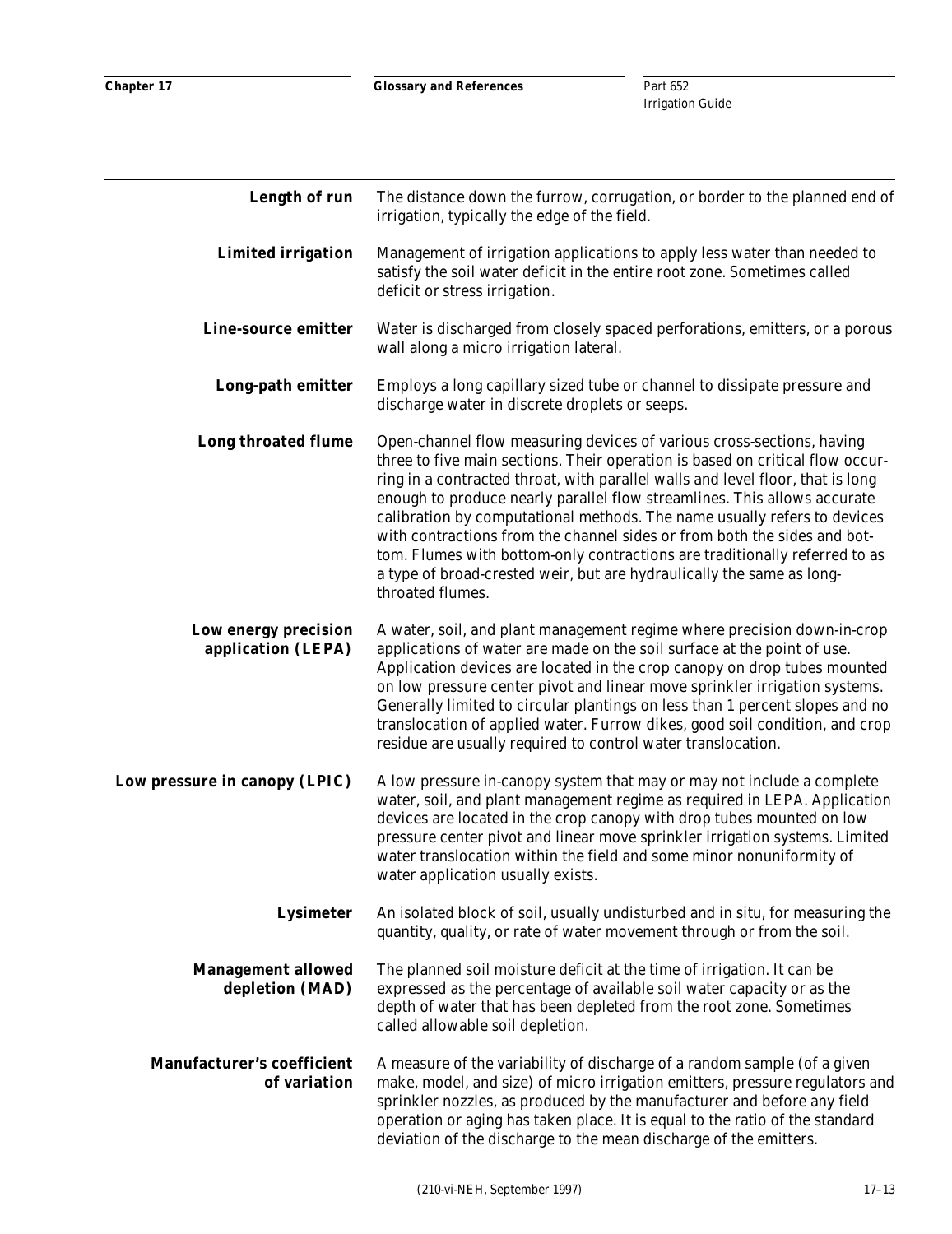| <b>Matric potential</b>                      | Matric potential is a dynamic soil property and will be near zero for a<br>saturated soil. Matric potential results from capillary and adsorption<br>forces. This potential was formerly called capillary potential or capillary<br>water.                                                                                                                                                                                                                                                                     |
|----------------------------------------------|----------------------------------------------------------------------------------------------------------------------------------------------------------------------------------------------------------------------------------------------------------------------------------------------------------------------------------------------------------------------------------------------------------------------------------------------------------------------------------------------------------------|
| <b>Maximum application rate</b>              | The maximum discharge, in inches per hour, at which sprinklers can apply<br>water without causing significant translocation.                                                                                                                                                                                                                                                                                                                                                                                   |
| <b>Microclimate</b>                          | Atmospheric conditions within or near a crop canopy.                                                                                                                                                                                                                                                                                                                                                                                                                                                           |
| <b>Micro</b> irrigation                      | The frequent application of small quantities of water as drops, tiny streams,<br>or miniature spray through emitters or applicators placed along a water<br>delivery line. The micro irrigation method encompasses a number of sys-<br>tems or concepts, such as bubbler, drip, trickle, line source, mist, or spray.                                                                                                                                                                                          |
| <b>Mixed-flow pump</b>                       | A centrifugal pump in which the pressure is developed partly by centrifugal<br>force and partly by the lifting action of the impellers in the water.                                                                                                                                                                                                                                                                                                                                                           |
| Moisture deficit,<br>soil moisture depletion | The difference between actual soil moisture and soil moisture held in the<br>soil at the field capacity.                                                                                                                                                                                                                                                                                                                                                                                                       |
| <b>Moisture stake</b>                        | <b>See Tensiometer</b>                                                                                                                                                                                                                                                                                                                                                                                                                                                                                         |
| <b>Multi-outlet emitter</b>                  | Supplies water to two or more points through small diameter auxiliary<br>tubing.                                                                                                                                                                                                                                                                                                                                                                                                                               |
| Multi-stage pump                             | A pump having more than one impeller mounted on a single shaft.                                                                                                                                                                                                                                                                                                                                                                                                                                                |
| <b>Nappe</b>                                 | Sheet or curtain of unsubmerged water flowing from a structure, such as a<br>weir or dam.                                                                                                                                                                                                                                                                                                                                                                                                                      |
| <b>Net irrigation</b>                        | The actual amount of applied irrigation water stored in the soil for plant<br>use or moved through the soil for leaching salts. Also includes water ap-<br>plied for crop quality and temperature modification; i.e., frost control,<br>cooling plant foliage and fruit. Application losses, such as evaporation,<br>runoff, and deep percolation, are not included. Generally measured in<br>inches of water depth applied.                                                                                   |
| Net irrigation water requirement             | The depth of water, exclusive of effective precipitation, stored soil mois-<br>ture, or ground water, that is required for meeting crop evapotranspiration<br>for crop production and other related uses. Such uses may include water<br>required for leaching, frost protection, cooling, and chemigation.                                                                                                                                                                                                    |
| Net positive suction head<br>(NPSH)          | The head that causes liquid to flow through the suction piping and enter<br>the eye of the pump impeller. Required NPSH is a function of the pump<br>design and varies with the capacity and speed of the pump. It must be<br>supplied by the manufacturer. Available NPSH is a function of the system<br>in which the pump operates and represents the energy level in the water<br>over vapor pressure at the pump inlet. The available NPSH must equal or<br>exceed the required NPSH or cavitation occurs. |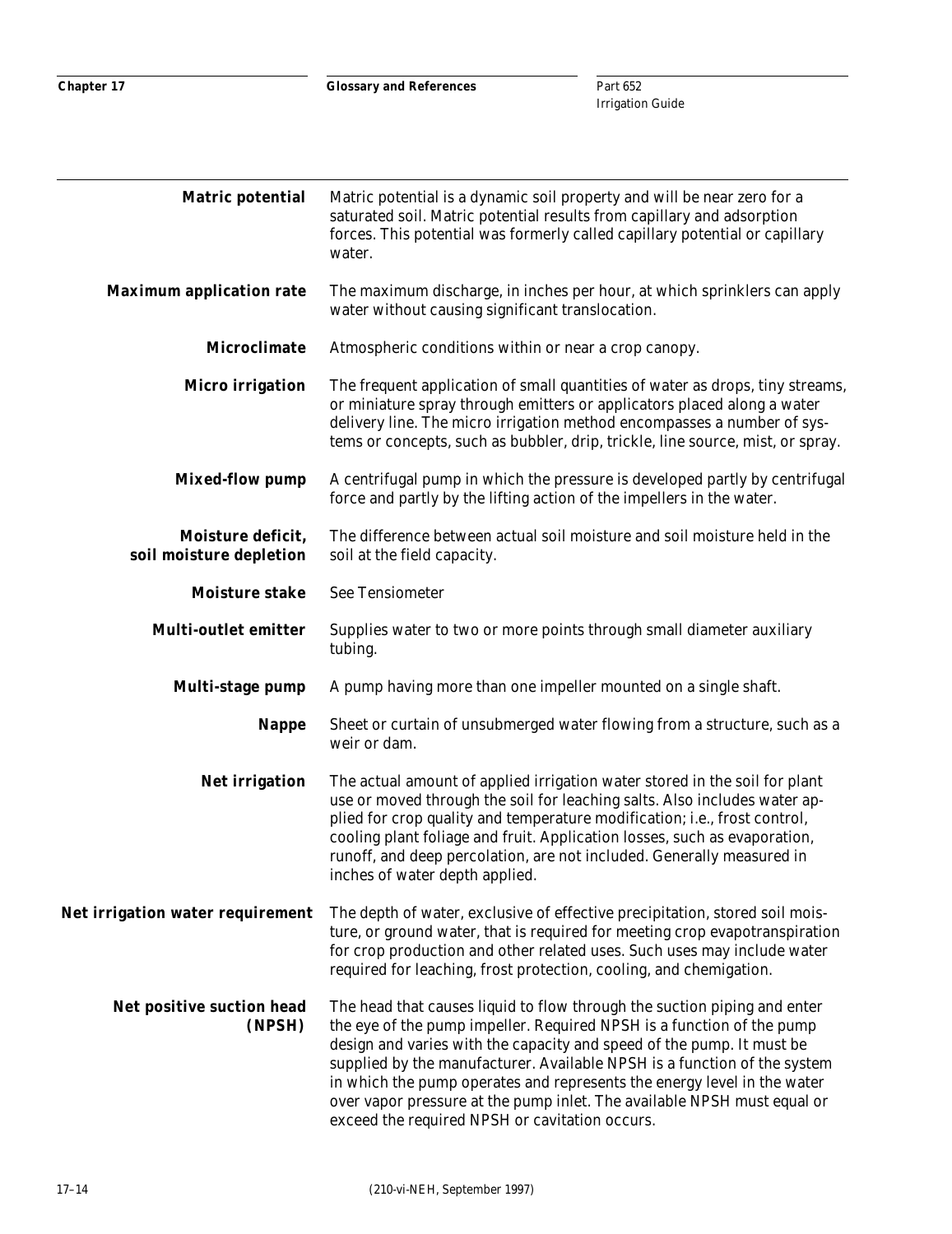| <b>Nonpoint source pollution (NPS)</b>                     | Pollution originating from diffuse areas (land surface or atmosphere)<br>having no well-defined source.                                                                                                                                                                                                                                                                                                                                                                                                                                                                                                                                                                                                                   |
|------------------------------------------------------------|---------------------------------------------------------------------------------------------------------------------------------------------------------------------------------------------------------------------------------------------------------------------------------------------------------------------------------------------------------------------------------------------------------------------------------------------------------------------------------------------------------------------------------------------------------------------------------------------------------------------------------------------------------------------------------------------------------------------------|
| Non-saline sodic soil                                      | A soil containing soluble salts that provide an electrical conductivity of the<br>saturation extract (ECe) less than 4.0 mmhos/cm and an exchangeable<br>sodium percentage (ESP) greater than 15. Commonly called black alkali or<br>slick spots.                                                                                                                                                                                                                                                                                                                                                                                                                                                                         |
| <b>Nutrient management</b>                                 | Managing the application rate and timing of fertilizers to optimize crop use<br>and reduce potential pollution of ground and surface water.                                                                                                                                                                                                                                                                                                                                                                                                                                                                                                                                                                               |
| Neutron gauge, neutron probe,<br>neutron scattering device | A nondestructive method, used primarily by researchers, to measure in situ<br>soil moisture. High speed neutrons are emitted from the radioactive source.<br>Electronic count of the returning slow speed neutrons (or reflected),<br>primarily affected by hydrogen atoms in the soil, is calibrated to represent<br>total soil-water content. When properly calibrated and used, the neutron<br>moisture gauge is probably the most accurate and repeatable method to<br>measure soil moisture. The equipment is expensive, data collection is time<br>consuming, training and licensing for personnel using the gauge and for<br>storage are required.                                                                 |
| <b>Operational spills</b>                                  | Planned or emergency spills made along or at the end of an open ditch<br>(lateral) in a community irrigation water delivery system. Planned spills<br>include the discharge of administrative or carry through water carried in<br>laterals, to allow turnouts to be opened and closed without precision<br>management of lateral flow rates. Emergency spill structures include<br>overflow structures to discharge precipitation runoff water that has<br>entered an irrigation water delivery system, and relief gates to discharge<br>irrigation water in case of ditch or structure failure. Typically planned and<br>emergency spill structures discharge water into a natural watercourse or<br>protected channel. |
| <b>Opportunity time</b>                                    | The time that water inundates the soil surface with opportunity to infil-<br>trate.                                                                                                                                                                                                                                                                                                                                                                                                                                                                                                                                                                                                                                       |
| <b>Orifice emitter</b>                                     | A micro irrigation system application device employing a series of orifices<br>to dissipate pressure.                                                                                                                                                                                                                                                                                                                                                                                                                                                                                                                                                                                                                     |
| <b>Orifice</b>                                             | An opening with a closed perimeter through which water flows. Certain<br>shapes of orifices are calibrated for use in measuring flow rates.                                                                                                                                                                                                                                                                                                                                                                                                                                                                                                                                                                               |
| <b>Overhead irrigation</b>                                 | See Sprinkler irrigation.                                                                                                                                                                                                                                                                                                                                                                                                                                                                                                                                                                                                                                                                                                 |
| Pan coefficient                                            | A factor to relate actual evapotranspiration of a crop to the rate water<br>evaporates from a free water surface in a shallow pan. The coefficient<br>usually changes by crop growth stage.                                                                                                                                                                                                                                                                                                                                                                                                                                                                                                                               |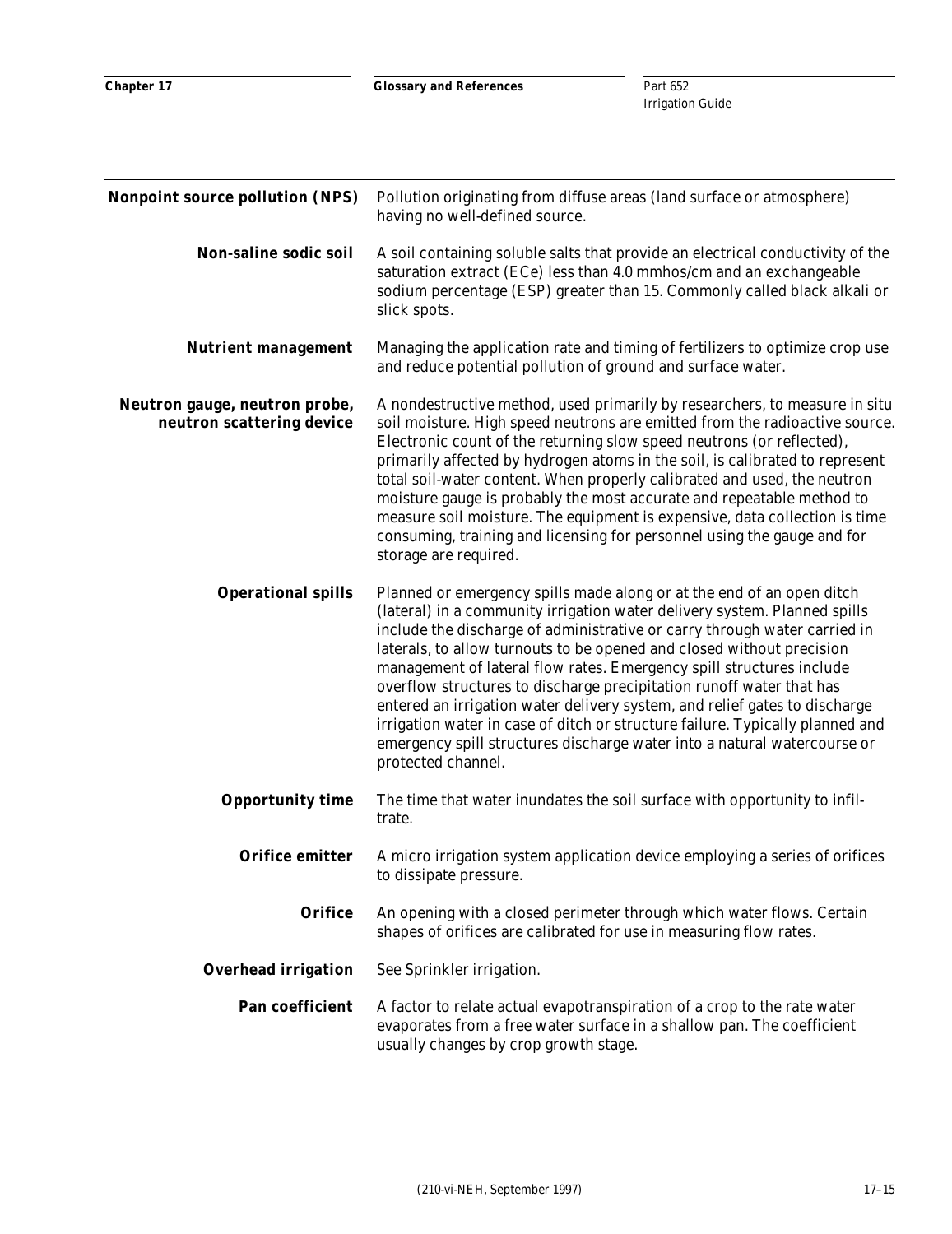| <b>Parshall flume</b>                | Open-channel water flow measuring devices which are a part of a group of<br>short-throated flumes that control discharge by achieving critical flow with<br>curving streamlines in a contracted throat section. The sidewallls of the<br>throat section are parallel, but the floor slopes downward in the direction<br>of flow then rises again in a diverging side wall section. Calibrations are<br>based on laboratory ratings. The flume is used for measuring water flow<br>rates with very small total head loss (also see venturi flume). Ten critical<br>edges and surfaces must be met for construction of an accurate Parshall<br>flume |
|--------------------------------------|----------------------------------------------------------------------------------------------------------------------------------------------------------------------------------------------------------------------------------------------------------------------------------------------------------------------------------------------------------------------------------------------------------------------------------------------------------------------------------------------------------------------------------------------------------------------------------------------------------------------------------------------------|
| Peak use rate                        | The maximum rate at which a crop uses water, measured in inches (acre<br>inches per acre) per unit time; i.e., inches per month, inches per week,<br>inches per day.                                                                                                                                                                                                                                                                                                                                                                                                                                                                               |
| Peak period ET                       | The average daily evapotranspiration rate for a crop during the peak water<br>use period. Sometimes commonly called peak period CU (consumptive<br>use).                                                                                                                                                                                                                                                                                                                                                                                                                                                                                           |
| <b>Penman-Monteith Method</b>        | A (radiation and advection) method used to estimate reference crop evapo-<br>transpiration (ETo) using current climatic data including air temperature,<br>relative humidity, wind speed, and solar radiation.                                                                                                                                                                                                                                                                                                                                                                                                                                     |
| <b>Percolation</b>                   | Movement of the water through the soil profile. The percolation rate is<br>governed by the permeability or hydraulic conductivity of the soil. Both<br>terms are used to describe the ease with which soil transmits water.                                                                                                                                                                                                                                                                                                                                                                                                                        |
| <b>Permanent wilting point (PWP)</b> | The moisture percentage, on a dry weight basis, at which plants can no<br>longer obtain sufficient moisture from the soil to satisfy water require-<br>ments. Plants will not fully recover when water is added to the crop root<br>zone once permanent wilting point has been experienced. Classically, 15<br>atmosphere (15 bars) or 1.5 mPa, soil moisture tension is used to estimate<br>PWP.                                                                                                                                                                                                                                                  |
| <b>Permeability</b>                  | Qualitatively, the ease with which gases, liquids, or plant roots<br>(1)<br>penetrate or pass through a layer of soil<br>Quantitatively, the specific soil property designating the rate at which<br>(2)<br>gases and liquids can flow through the soil or porous media.                                                                                                                                                                                                                                                                                                                                                                           |
| <b>Pest management</b>               | Management to control undesirable plants, animals, fungi, or bacteria that<br>are troublesome, annoying, or degrading to crop quantity and quality.                                                                                                                                                                                                                                                                                                                                                                                                                                                                                                |
| <b>Pesticide</b>                     | Any chemical agent used to control specific organisms. Includes insecti-<br>cides, herbicides, and fungicides.                                                                                                                                                                                                                                                                                                                                                                                                                                                                                                                                     |
| <b>Phreatophyte transpiration</b>    | Transpiration from water loving vegetation along streams and water bod-<br>ies, generally considered a loss for irrigation purposes. Phreatophyte<br>vegetation may be a highly valuable food source and habitat for fish and<br>wildlife.                                                                                                                                                                                                                                                                                                                                                                                                         |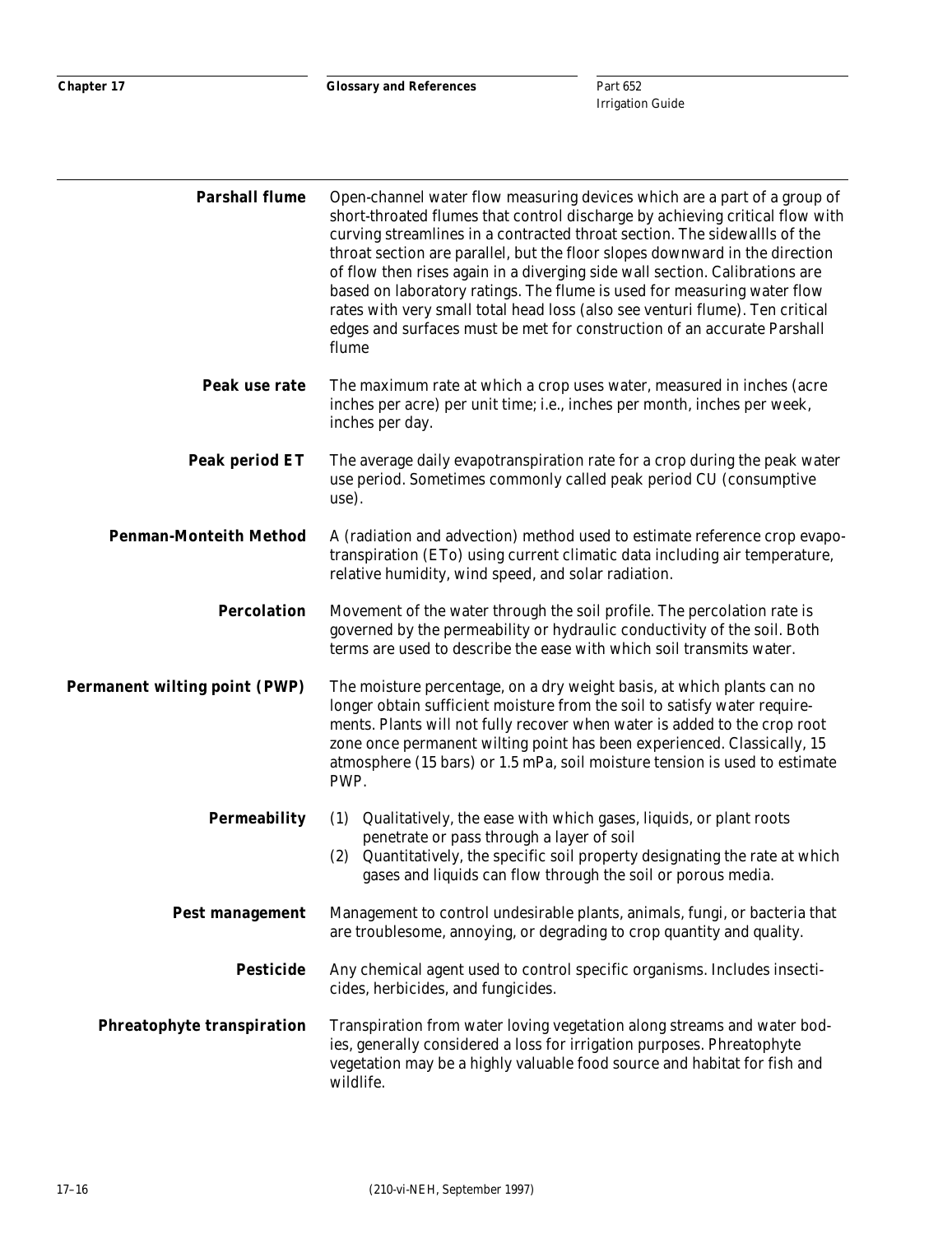| Potential evapotranspiration<br>$(ET_0)$           | The maximum evapotranspiration that will occur when water is not<br>limiting. In some methods of computing evapotranspiration, it is mea-<br>sured as evaporation of water from a free surface. When used as refer-<br>ence crop evapotranspiration, it is for either well watered short grass or<br>alfalfa. Care should be used in determining which factors are used. Pre-<br>ferred term is reference evapotranspiration.                                     |
|----------------------------------------------------|-------------------------------------------------------------------------------------------------------------------------------------------------------------------------------------------------------------------------------------------------------------------------------------------------------------------------------------------------------------------------------------------------------------------------------------------------------------------|
| Project efficiency $(E_p)$                         | The overall efficiency of irrigation water use in a project setting that ac-<br>counts for all water uses and losses, such as crop ET, environmental control,<br>salinity control, deep percolation, runoff, ditch and canal leakage, phreato-<br>phyte use, wetlands use, operational spills, and open water evaporation.                                                                                                                                        |
| <b>Rainfall management</b>                         | Managing soil, water, and plant resources to optimize use of rainfall                                                                                                                                                                                                                                                                                                                                                                                             |
| <b>Rectangular weir</b>                            | Typically a sharp crested weir that is rectangular.                                                                                                                                                                                                                                                                                                                                                                                                               |
| <b>Reference crop</b><br>evapotranspiration        | The evapotranspiration from thick, healthy, well maintained grass (or<br>alfalfa) that does not suffer any water stress. The reference crop is used<br>to represent the water use of a standard crop in that environment even<br>though that crop may not be physically grown in the area. ETo is gener-<br>ally used when referring to clipped (2 to 5 inches high) grass as the refer-<br>ence crop. $ET_r$ is used for 8- to 12-inch-high, 2-year-old alfalfa. |
| <b>Relative humidity</b>                           | The ratio of the amount of water vapor present in the atmosphere to the<br>amount required for saturation at the same dry bulb temperature.                                                                                                                                                                                                                                                                                                                       |
| Replogle flume, ramp flume                         | A modified broad crested weir located in a short flume, lined ditch or<br>pipeline that causes a drop in the hydraulic grade line, for measuring<br>water flow rates. With open channel flow, there is one critical surface,<br>which is level. With closed pipeline flowing full, the same surface can be<br>oriented in any position parallel to the direction of flow. Very little head<br>loss is required to accurately measure water flow rate.             |
| <b>Return-flow facilities,</b><br>reuse facilities | A system of ditches, pipelines, pump(s), and reservoirs to collect and<br>convey surface or subsurface runoff from an irrigated field for reuse.<br>Sometimes called tailwater reuse facilities or pumpback facilities.                                                                                                                                                                                                                                           |
| <b>Reverse grade</b>                               | A slope or grade on a field surface, crop row, or channel that slopes in the<br>direction opposite to the prevalent or desired grade.                                                                                                                                                                                                                                                                                                                             |
| <b>Riparian</b>                                    | Typically that area of flowing streams that lies between the normal<br>(1)<br>water line and some defined high water line.<br>(2) Pertaining to the banks of a body of water; a riparian owner is one<br>who owns the banks.<br>(3)<br>A riparian water right is the right to use and control water by virtue<br>of ownership of the banks.                                                                                                                       |
| Root zone                                          | Depth of soil that plant roots readily penetrate and in which the predomi-<br>nant root activity occurs. Preferred term is plant root zone.                                                                                                                                                                                                                                                                                                                       |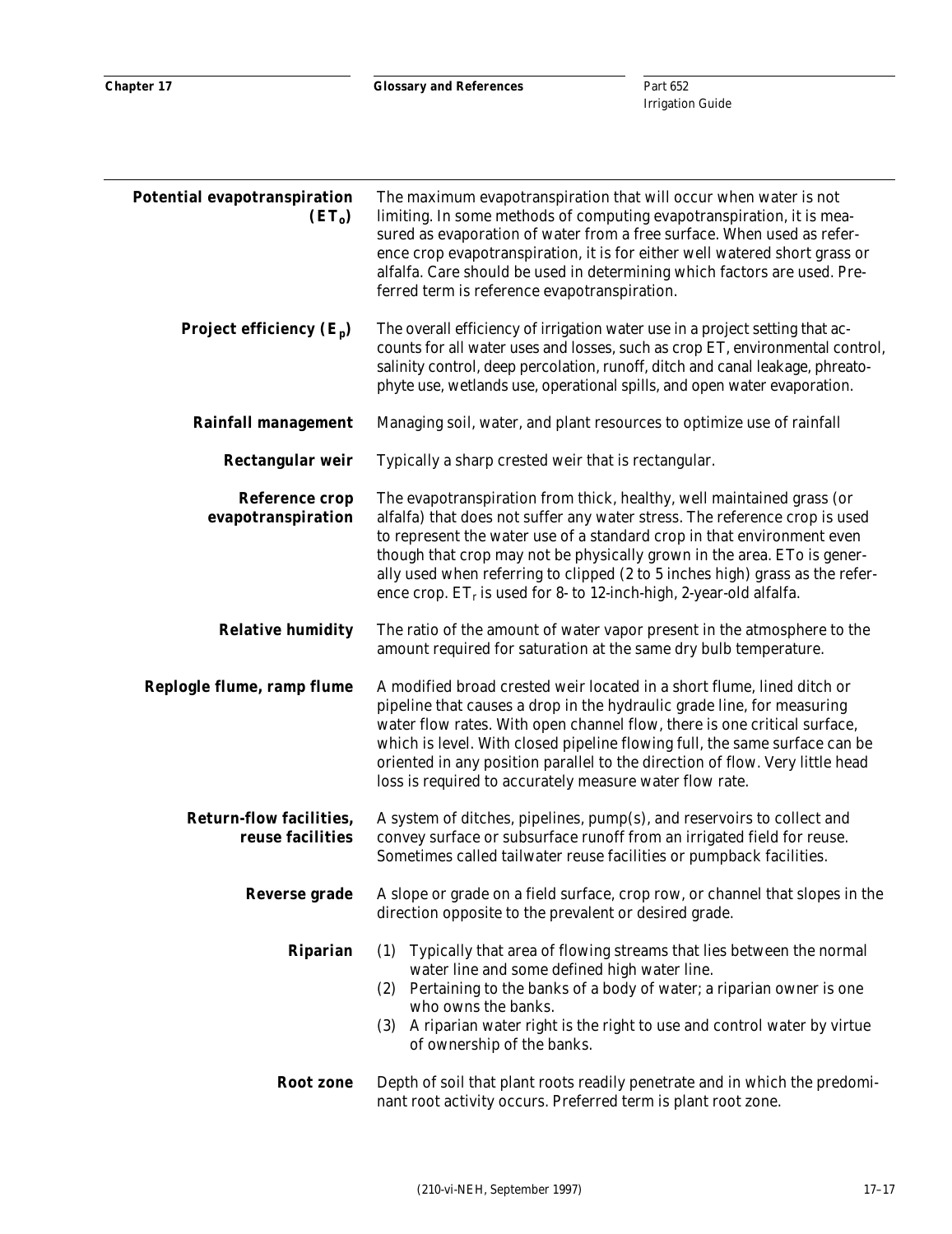| <b>Rotational delivery system</b>                 | A management technique used for community irrigation water delivery<br>systems in which water deliveries are rotated among water users often at a<br>frequency determined by water supply availability rather than crop water<br>need. This method of managing water deliveries results in some of the<br>lowest on-farm irrigation water application efficiencies.                                                                                                                                                           |
|---------------------------------------------------|-------------------------------------------------------------------------------------------------------------------------------------------------------------------------------------------------------------------------------------------------------------------------------------------------------------------------------------------------------------------------------------------------------------------------------------------------------------------------------------------------------------------------------|
| <b>Row grade</b>                                  | The slope in the direction of crop rows.                                                                                                                                                                                                                                                                                                                                                                                                                                                                                      |
| <b>Runoff, runoff loss</b>                        | Surface water leaving a field or farm, resulting from surface irrigation<br>tailwater, applying water with sprinklers at a rate greater than soil infiltra-<br>tion and surface storage, overirrigation, and precipitation.                                                                                                                                                                                                                                                                                                   |
| <b>Saline soil</b>                                | A non-sodic soil containing sufficient soluble salts to impair its productivity<br>for growing most crops. The electrical conductivity (ECe) of the saturation<br>extract is greater than 4 mmhos/cm, and exchangeable sodium percentage<br>(ESP) is less than 15; i.e., non-sodic. The principal ions are chloride, sul-<br>fate, small amounts of bicarbonate, and occasionally some nitrate. Actu-<br>ally, sensitive plants are affected at half this salinity, and highly tolerant<br>ones at about twice this salinity. |
| Saline-sodic soil                                 | Soil containing both sufficient soluble salts and exchangeable sodium to<br>interfere with the growth of most crops. The exchangeable sodium percent-<br>age (ESP) is greater than or equal to 15, and electrical conductivity of the<br>saturation extract $(EC_e)$ is greater than 4 mmhos/cm. It is difficult to leach<br>because the clay colloids are dispersed.                                                                                                                                                         |
| <b>Salinity</b>                                   | The concentration of dissolved mineral salt in water and soil on a unit<br>volume or weight basis. May be harmful or nonharmful for the intended use<br>of the water.                                                                                                                                                                                                                                                                                                                                                         |
| <b>Satiation</b>                                  | To fill most voids between soil particles with water.                                                                                                                                                                                                                                                                                                                                                                                                                                                                         |
| <b>Saturation</b>                                 | To fill all (100%) voids between soil particles with water.                                                                                                                                                                                                                                                                                                                                                                                                                                                                   |
| Seepage, seepage loss, leakage                    | 1. Water escaping below or out from water conveyance facilities, such as<br>open ditches, canals, natural channels, and waterways.<br>2. Water emerging from the ground along an extensive line or surface as<br>contrasted with a spring where the water emerges from a localized spot.                                                                                                                                                                                                                                      |
| <b>Semiarid climate</b>                           | Climate characterized as neither entirely arid nor humid, but intermediate<br>between the two conditions. A region is usually considered as semiarid<br>when precipitation averages between 10 inches (250 mm) and 20 inches<br>(500 mm) per year.                                                                                                                                                                                                                                                                            |
| SI units,<br><b>International System of Units</b> | An international metric system developed by General Conference on<br>Weights and Measures, CGPM. This system provides for an established<br>single unit that applies for each physical quantity. Units for all other me-<br>chanical quantities are derived from these basic units. See chapter 16 for<br>complete definitions and conversions for English to metric and metric to<br>English units.                                                                                                                          |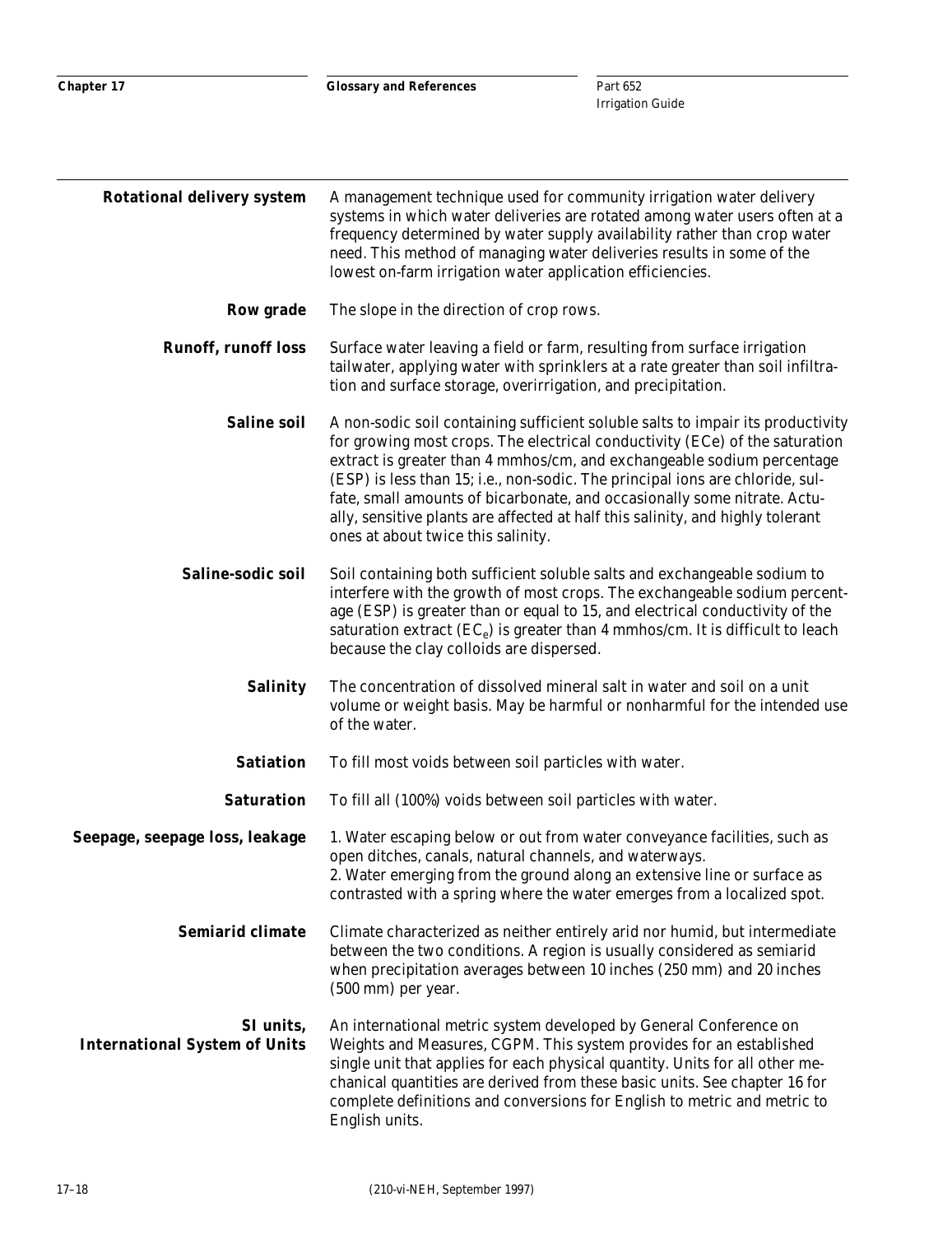| <b>Siphon</b>                        | A closed conduit used to convey water across localized minor elevation<br>raises in grade. It generally has end sections below the middle section. A<br>vacuum pump is commonly used to remove air and keep the siphon<br>primed. The upstream end must be under the water surface. Both ends<br>must be under water, or the lower end must be closed to prime the siphon.                                                                                                |
|--------------------------------------|---------------------------------------------------------------------------------------------------------------------------------------------------------------------------------------------------------------------------------------------------------------------------------------------------------------------------------------------------------------------------------------------------------------------------------------------------------------------------|
| <b>Siphon tube</b>                   | Relatively short, light-weight, curved tube used to convey water over<br>ditchbanks to irrigate furrows or borders. The tube is typically between 1<br>and 4 inches in diameter 4 to 6 feet long.                                                                                                                                                                                                                                                                         |
| Slide gate                           | See Gate.                                                                                                                                                                                                                                                                                                                                                                                                                                                                 |
| Sodic soil                           | A non-saline soil containing sufficient exchangeable sodium to affect crop<br>production and soil structure (including soil intake) under most conditions of<br>soil and plant growth. The lower limit of the saturation extract exchangeable<br>sodium percentage (ESP) of such soils is conventionally set at 15.                                                                                                                                                       |
| Sodium adsorption ratio (SAR)        | A relation between soluble sodium and soluble divalent cations that can be<br>used to predict the exchangeable sodium percentage of soil equilibrated<br>with a given solution. It is defined as follows:                                                                                                                                                                                                                                                                 |
|                                      |                                                                                                                                                                                                                                                                                                                                                                                                                                                                           |
|                                      | SAR = $\frac{Na}{\left(\frac{Ca + Mg}{2}\right)^{\frac{1}{2}}}$                                                                                                                                                                                                                                                                                                                                                                                                           |
|                                      | where: Na is sodium, Ca is calcium, and Mg is magnesium. Concentrations,<br>denoted by parentheses, are expressed in moles per liter.                                                                                                                                                                                                                                                                                                                                     |
| Sodium adsorption ratio,<br>adjusted | The sodium adsorption ratio of a water adjusted for the precipitation or<br>dissolution of $Ca^{2+}$ and Mg <sup>2+</sup> that is expected to occur where a water reacts<br>with alkaline earth carbonates within a soil. Numerically, it is obtained by<br>multiplying the sodium adsorption ratio by the value $(1 + 8.4 - pHc*)$ , where<br>$\rm{pH}_c$ is the theoretical calculation of the pH of water in contact with lime<br>and in equilibrium with soil $CO2$ . |
| <b>Soil aeration</b>                 | Process by which air and other gases enter the soil or are exchanged.                                                                                                                                                                                                                                                                                                                                                                                                     |
| <b>Soil crusting</b>                 | Compaction of the soil surface by droplet impact from sprinkle irrigation<br>and precipitation. Well graded, medium textured, low organic matter soils<br>tend to crust more readily than other soils.                                                                                                                                                                                                                                                                    |
| Soil compaction                      | Consolidation, increase in bulk density, reduction in porosity, and collapse<br>of the soil structure when subjected to surface loads or the downward and<br>shearing action of tillage implement surfaces.                                                                                                                                                                                                                                                               |
| <b>Soil condition</b>                | The physical condition of the soil related to farmability, tillage, crop<br>growth, root development, water movement, water intake, structure, or-<br>ganic matter content, fertility, and biological activity.                                                                                                                                                                                                                                                           |
| <b>Soil density</b>                  | Same as Bulk density.                                                                                                                                                                                                                                                                                                                                                                                                                                                     |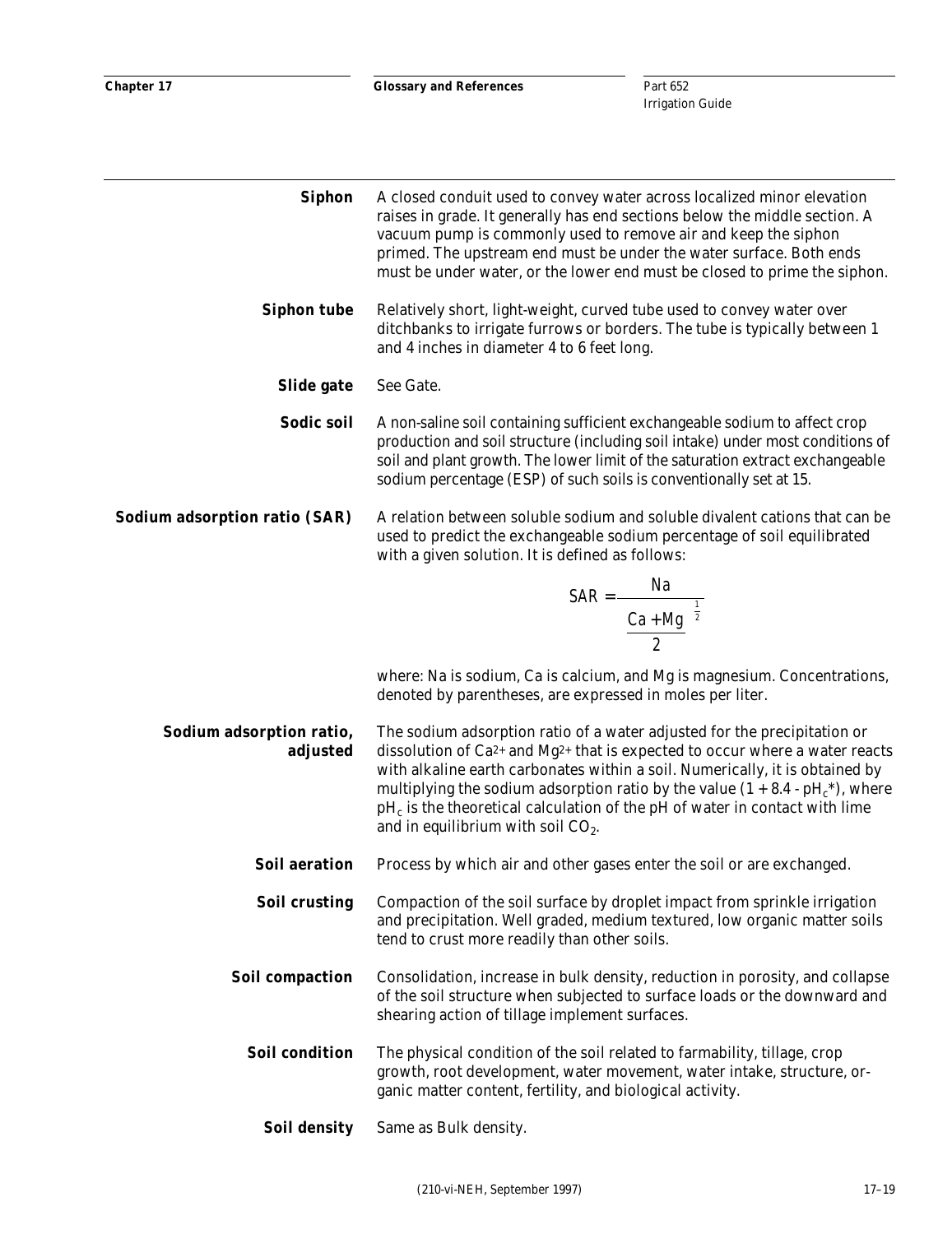| Soil horizon                    | A layer of soil differing from adjacent genetically related layers in physical,<br>chemical, and biological properties or characteristics.                                                                                                                                                                                                                                                                                               |
|---------------------------------|------------------------------------------------------------------------------------------------------------------------------------------------------------------------------------------------------------------------------------------------------------------------------------------------------------------------------------------------------------------------------------------------------------------------------------------|
| Soil moisture tension           | See Soil water tension.                                                                                                                                                                                                                                                                                                                                                                                                                  |
| Soil organic matter             | Organic fraction of the soil, including plant and animal residue in various<br>stages of decomposition, cells and tissues of soil organisms, and sub-<br>stances synthesized by the soil population.                                                                                                                                                                                                                                     |
| Soil profile                    | Vertical section of the soil from the surface through all its horizons.                                                                                                                                                                                                                                                                                                                                                                  |
| <b>Soil sealing</b>             | The orientation and consolidation of soil particles in the intermediate<br>surface layer of soil so that it becomes almost impermeable to water.                                                                                                                                                                                                                                                                                         |
| <b>Soil series</b>              | The lowest category of U.S. System of soil taxonomy. A conceptualized<br>class of soil bodies having similar characteristics and arrangement in the<br>soil profile.                                                                                                                                                                                                                                                                     |
| Soil structure                  | The combination or arrangement of primary soil particles into secondary<br>particles, units, or peds that make up the soil mass. These secondary units<br>may be arranged in the soil profile in such a manner as to give a distinctive<br>characteristic pattern. Principal types of soil structure are platy, prismatic,<br>columnar, blocky, granular, and massive.                                                                   |
| Soil texture                    | Classification of soil by the relative proportions of sand, silt, and clay<br>present in the soil. USDA uses 12 textural classes.                                                                                                                                                                                                                                                                                                        |
| Soil water, soil moisture       | All water stored in the soil. See Water holding capacity.                                                                                                                                                                                                                                                                                                                                                                                |
| Soil-water content              | The water content of a given volume of soil. It is determined by: gravimet-<br>ric sampling and oven drying field samples (to a standard $105 \degree C$ ), neutron<br>moisture probes, time domain (TDR) and frequency domain reflectrometry<br>(FDR) devices commonly called RF capacitance probes, tensiometers,<br>electrical resistance blocks, thermal dissipation blocks, and feel and ap-<br>pearance methods.                   |
| Soil-water deficit or depletion | Amount of water required to raise the soil-water content of the crop root<br>zone to field capacity. It is measured in inches of water.                                                                                                                                                                                                                                                                                                  |
| Soil-water potential            | Expresses the potential energy status of soil water relative to conditions<br>associated with pure, free water. Total soil-water potential consists of<br>osmotic potential, gravitational potential, and matric potential. See Soil-<br>water tension and Matric potential.                                                                                                                                                             |
| <b>Soil-water tension</b>       | A measure of the tenacity with which water is retained in the soil. It is the<br>force per unit area that must be exerted to remove water from the soil and<br>is usually measured in bars, or atmospheres. It is a measure of the effort<br>required by plant roots to extract water from the soil. Measurements are<br>made using a tensiometer in the field (limited to 1 atmos) and a pressure<br>plate apparatus in the laboratory. |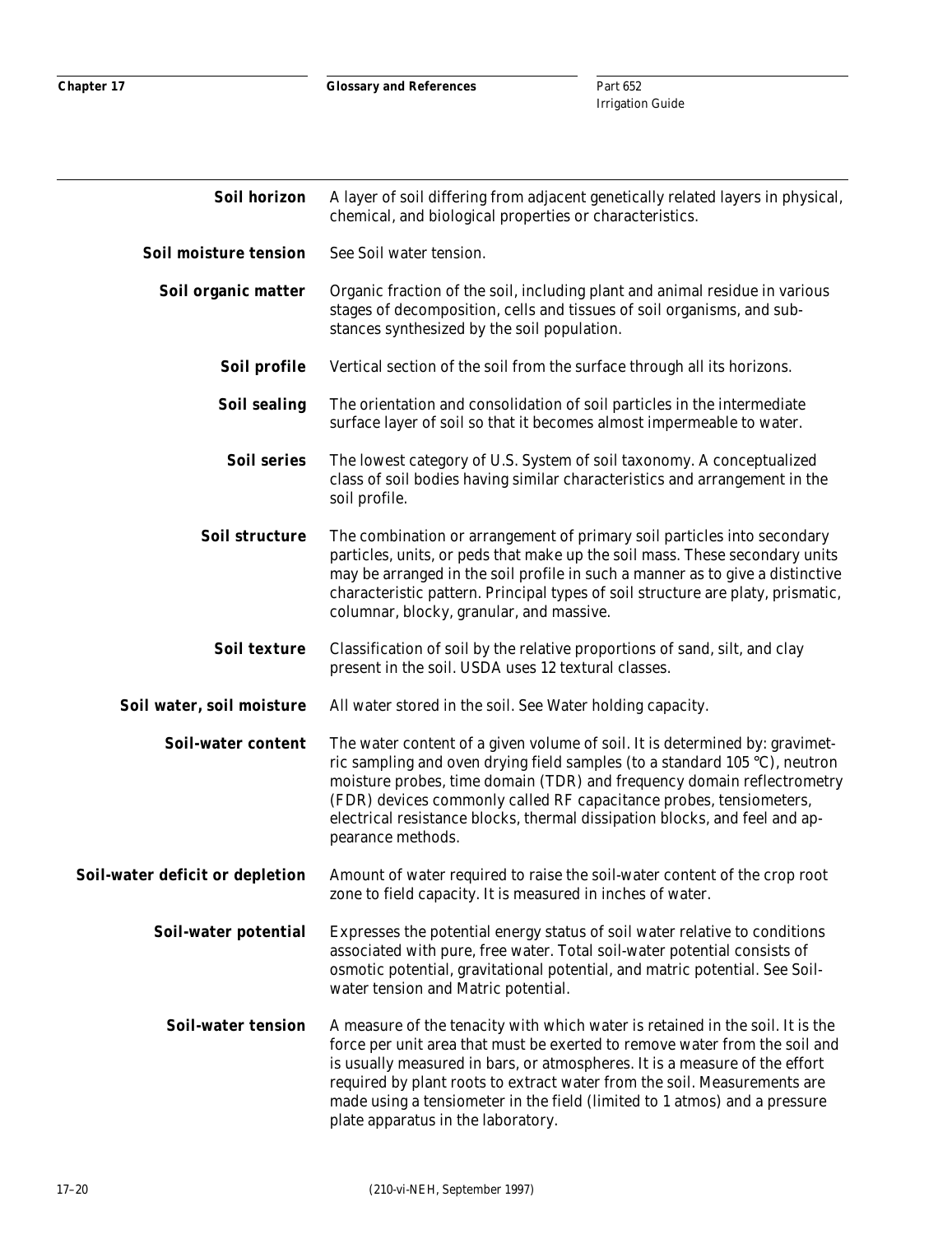| Solar radiation $(R_s)$            | Radiation from the sun that passes through the atmosphere and reaches<br>the combined crop and soil surface. The energy is generally in a waveband<br>width of 0.1 to 5 microns. Net $R_s$ is incoming minus reflected radiation from<br>a surface.                                                                                                                                                                                                                                                                                                                                                                                                                                                                                                                                                                                                                                                                                                                                                                            |
|------------------------------------|--------------------------------------------------------------------------------------------------------------------------------------------------------------------------------------------------------------------------------------------------------------------------------------------------------------------------------------------------------------------------------------------------------------------------------------------------------------------------------------------------------------------------------------------------------------------------------------------------------------------------------------------------------------------------------------------------------------------------------------------------------------------------------------------------------------------------------------------------------------------------------------------------------------------------------------------------------------------------------------------------------------------------------|
| <b>Spile</b>                       | A conduit made of lath, pipe, or hose placed through ditchbanks to transfer<br>water from an irrigation ditch to a field.                                                                                                                                                                                                                                                                                                                                                                                                                                                                                                                                                                                                                                                                                                                                                                                                                                                                                                      |
| <b>Spray irrigation</b>            | The application of water by a small spray or mist to the soil surface where<br>travel through the air becomes instrumental in the distribution of water.<br>(used with sprinkler and micro irrigation methods).                                                                                                                                                                                                                                                                                                                                                                                                                                                                                                                                                                                                                                                                                                                                                                                                                |
| Sprinkler distribution pattern     | Water depth-distance relationship measured from a single sprinkler head.                                                                                                                                                                                                                                                                                                                                                                                                                                                                                                                                                                                                                                                                                                                                                                                                                                                                                                                                                       |
| <b>Sprinkler head</b>              | A nozzle or device, which may or may not rotate, for distributing water<br>under pressure through the air. Water is delivered to sprinkler heads by a<br>system of pressurized pipelines.                                                                                                                                                                                                                                                                                                                                                                                                                                                                                                                                                                                                                                                                                                                                                                                                                                      |
| <b>Sprinkle irrigation</b>         | Method of irrigation in which water is sprayed or sprinkled through the air<br>to plant or ground surface. See Sprinkler irrigation system.                                                                                                                                                                                                                                                                                                                                                                                                                                                                                                                                                                                                                                                                                                                                                                                                                                                                                    |
| <b>Sprinkler irrigation system</b> | Facility used to distribute water by the sprinkle irrigation method. Sprin-<br>kler systems are defined in the following general categories:<br><b>Periodic-move system—A</b> system of laterals, sprinkler heads (gun types),<br>or booms that are moved between irrigation settings. They remain station-<br>ary while applying water.<br><b>Fixed/solid-set system</b> —A system of portable surface or permanently<br>buried laterals totally covering the irrigated area or field. Typically several<br>adjacent laterals or heads are operated at one time. Portable laterals are<br>typically removed from the field at end of germination, plant establishment,<br>or the irrigation season and are replaced the next irrigation season.<br><b>Continuous/self-move system-</b> A lateral, sprinkler (traveler), or boom<br>that is continuous or self moving while water is being applied. Power for<br>moving the facility is typically provided by electric or hydraulic (water)<br>motors or small diesel engines. |
|                                    | Specific types of sprinkler systems under each general category include:<br><b>Boom</b> —An elevated, cantilevered boom with sprinklers mounted on a<br>central stand. The sprinkler-nozzle trajectory back pressure rotates the<br>boom about a central pivot, which is towed across the field by a cable<br>attached to a winch or tractor. Can be either periodic move or continuous<br>move type system.<br><b>Center pivot-</b> An automated irrigation system consisting of a sprinkler<br>lateral rotating about a pivot point and supported by a number of self-<br>propelled towers. Water is supplied at the pivot point and flows outward<br>through the pipeline supplying the individual sprinklers or spray heads. A<br>continuous/self-move type system.<br><b>Corner pivot</b> —An additional span or other equipment attached to the end<br>of a center pivot irrigation system that allows the overall radius to increase<br>or decrease in relation to field boundaries.                                    |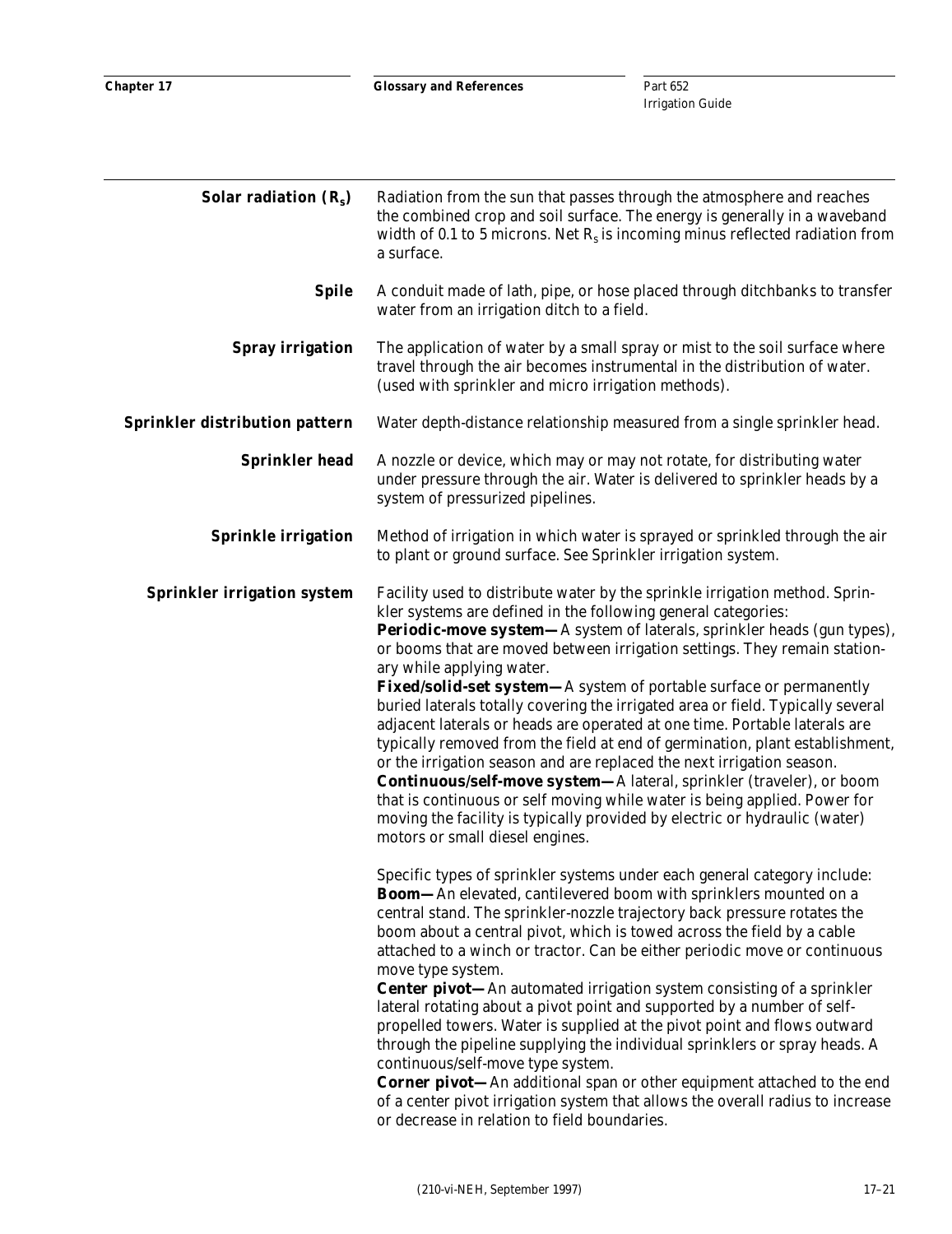*Gun type—*A single sprinkler head with large diameter nozzles, supported on skids or wheels. Periodically moved by hand or mechanically with a tractor, cable, or water supply hose. When the travel lane (or path) has been irrigated, the sprinkler head is relocated at the far end of the next travel lane and irrigation continues.

*Lateral move, linear move—*An automated irrigation machine consisting of a sprinkler line supported by a number of self-propelled towers. The entire unit moves in a generally straight path perpendicular to the lateral and irrigates a basically rectangular area. A continuous/self move type system.

*Linear move—*See Lateral move.

**Portable handmove**—Sprinkler system moved to the next irrigation set by uncoupling and picking up the pipes manually, requiring no special tools. A periodic move type system.

**Side-move sprinkler—**A sprinkler system with the supply pipe supported on carriages and towing small diameter trailing pipelines each fitted with several sprinkler heads. A periodic move type system.

**Side-roll (wheel line) sprinkler**—The supply pipe is usually mounted on wheels with the pipe as the axle and where the system is moved across the field by rotating the pipeline by engine power. A periodic move type system. *Solid-set, fixed-set—*System that covers the complete field with pipes and sprinklers in such a manner that all of the field can be irrigated without moving any of the system. Laterals may be permanently buried or portable. *Towed sprinkler—*System where lateral lines are mounted on wheels, sleds, or skids and are pulled or towed in a direction approximately parallel to the lateral. Rollers or wheels are secured in the ground near the main water supply line to force an offset in the tow path equal to half the distance the lateral would have been moved by hand. A periodic move type system.

*Traveler—*A single large, gun type sprinkler head with a large diameter nozzle mounted on a unit that is continuously moved across the field by supply hose or cable. The hose reel may be mounted with the sprinkler head on a trailer or on a separate trailer secured at the water supply main line, which is typically located at or near the center of the field. Sometimes called traveling gun or hosepull.

**Static head** The potential energy resulting from elevation differences. (See Head.)

**Stilling well** Pipe, chamber, or compartment having closed sides and bottom except for a comparatively small inlet connected to a main body of water. It buffers waves or surges while permitting the water level within the well to rise and fall with major fluctuations of the main water body. Used with water measuring devices to improve accuracy of measurement.

**Stress irrigation** Management of irrigation water to apply less than enough water to satisfy the soil-water deficiency in the entire root zone. Preferred term is limited irrigation or deficit irrigation.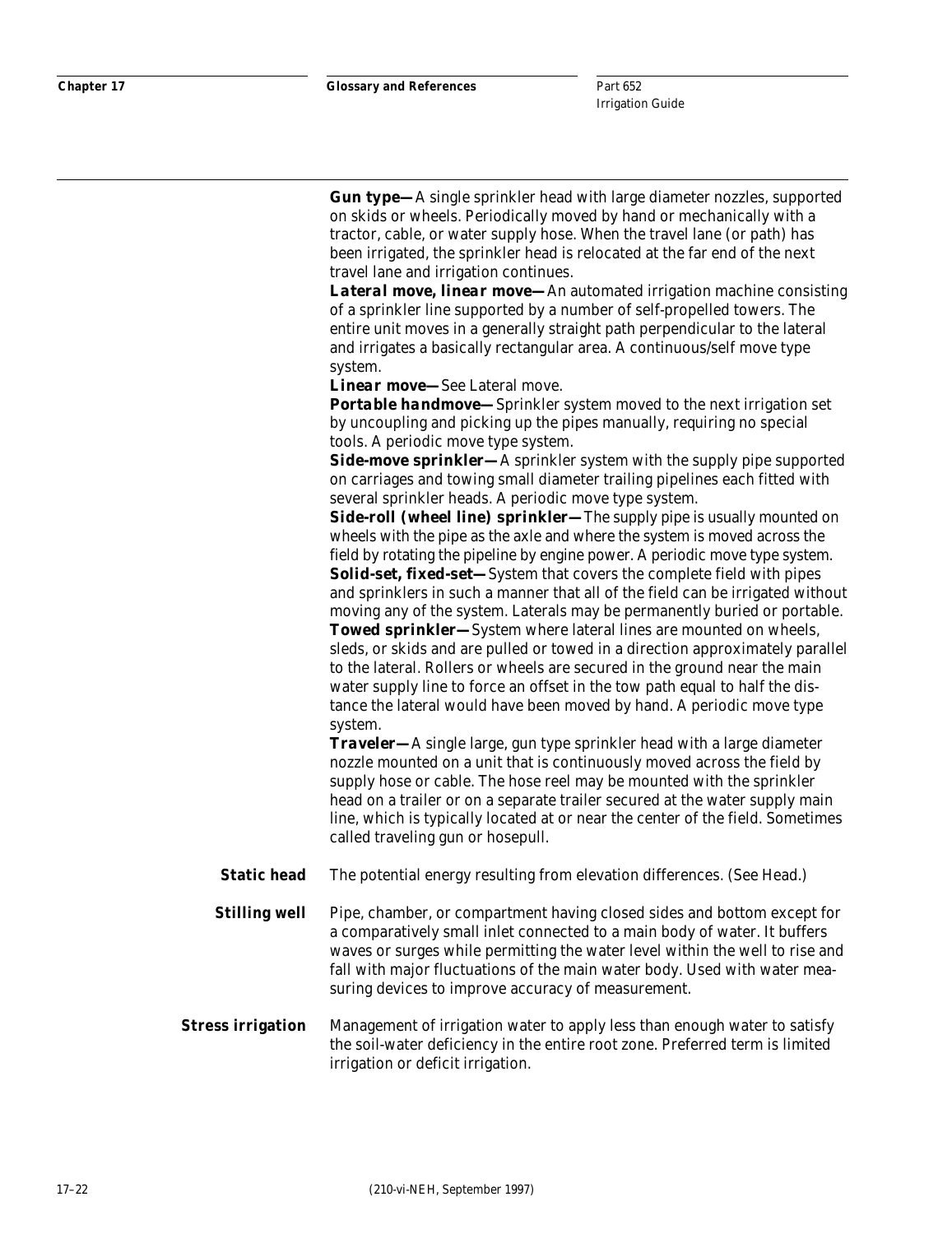| Subhumid climate                    | Climate characterized by moderate rainfall and moderate to high evapora-<br>tion potential. A region is usually considered subhumid when precipitation<br>averages more than 20 inches (500 mm) per year, but less than 40 inches<br>$(1,000$ mm) per year.                                                                                                                                 |
|-------------------------------------|---------------------------------------------------------------------------------------------------------------------------------------------------------------------------------------------------------------------------------------------------------------------------------------------------------------------------------------------------------------------------------------------|
| Subirrigation                       | Applying irrigation water below the ground surface either by raising the<br>water table or by using a buried perforated or porous pipe system that<br>discharges water directly into the plant root zone. Primary source of water<br>for plant growth is provided by capillary rise of soil water above the water<br>table (up flux) or capillary water movement away from the line source. |
| <b>Surface irrigation</b>           | Broad class of irrigation systems in which water is distributed over the soil<br>surface by gravity flow (preferred term is surface irrigation method).                                                                                                                                                                                                                                     |
| <b>Surge irrigation</b>             | A surface irrigation technique wherein flow is applied (typically to furrows<br>or less commonly borders) intermittently during a single irrigation set.                                                                                                                                                                                                                                    |
| <b>Tailwater runoff</b>             | Surface irrigation system water leaving a field or farm from the down-<br>stream end of a graded furrow, corrugation, border. Best surface irrigation<br>distribution uniformity across the field is obtained with 30 to 50 percent<br>tailwater runoff, unless tailwater reuse facilities are used.                                                                                        |
| <b>Tensiometer</b>                  | Instrument, consisting of a porous cup filled with water and connected to a<br>manometer or vacuum gauge, used for measuring the soil-water matric<br>potential.                                                                                                                                                                                                                            |
| <b>Total dissolved solids (TDS)</b> | The total dissolved mineral constituents of water.                                                                                                                                                                                                                                                                                                                                          |
| <b>Total dynamic head</b>           | Head required to pump water from its source to the point of discharge.<br>Equal to the static lift plus friction head losses in pipes and fittings plus<br>velocity head.                                                                                                                                                                                                                   |
| <b>Total suction head</b>           | Head required to lift water from a water source to the centerline of the<br>pump impeller plus velocity head, entrance losses, and friction losses in<br>suction pipeline.                                                                                                                                                                                                                  |
| <b>Translocation</b>                | Movement of water to other area(s) than where it was applied.                                                                                                                                                                                                                                                                                                                               |
| <b>Transpiration</b>                | The process of plant water uptake and use, beginning with absorption<br>through the roots and ending with transpiration at the leaf surfaces. See<br>Evapotranspiration.                                                                                                                                                                                                                    |
| <b>Trapezoidal flume</b>            | A calibrated open-channel structure with sidewalls inclined to the horizon-<br>tal, used to measure flow of water. Measurement is based on the principle<br>of critical flow at a critical section.                                                                                                                                                                                         |
| <b>Trapezoidal weir</b>             | A sharp-crested weir of trapezoidal-shape.                                                                                                                                                                                                                                                                                                                                                  |
| <b>Triangular weir</b>              | A sharp-crested V-notch weir. Most common is 90 degree V-notch, but it<br>can be any angle.                                                                                                                                                                                                                                                                                                 |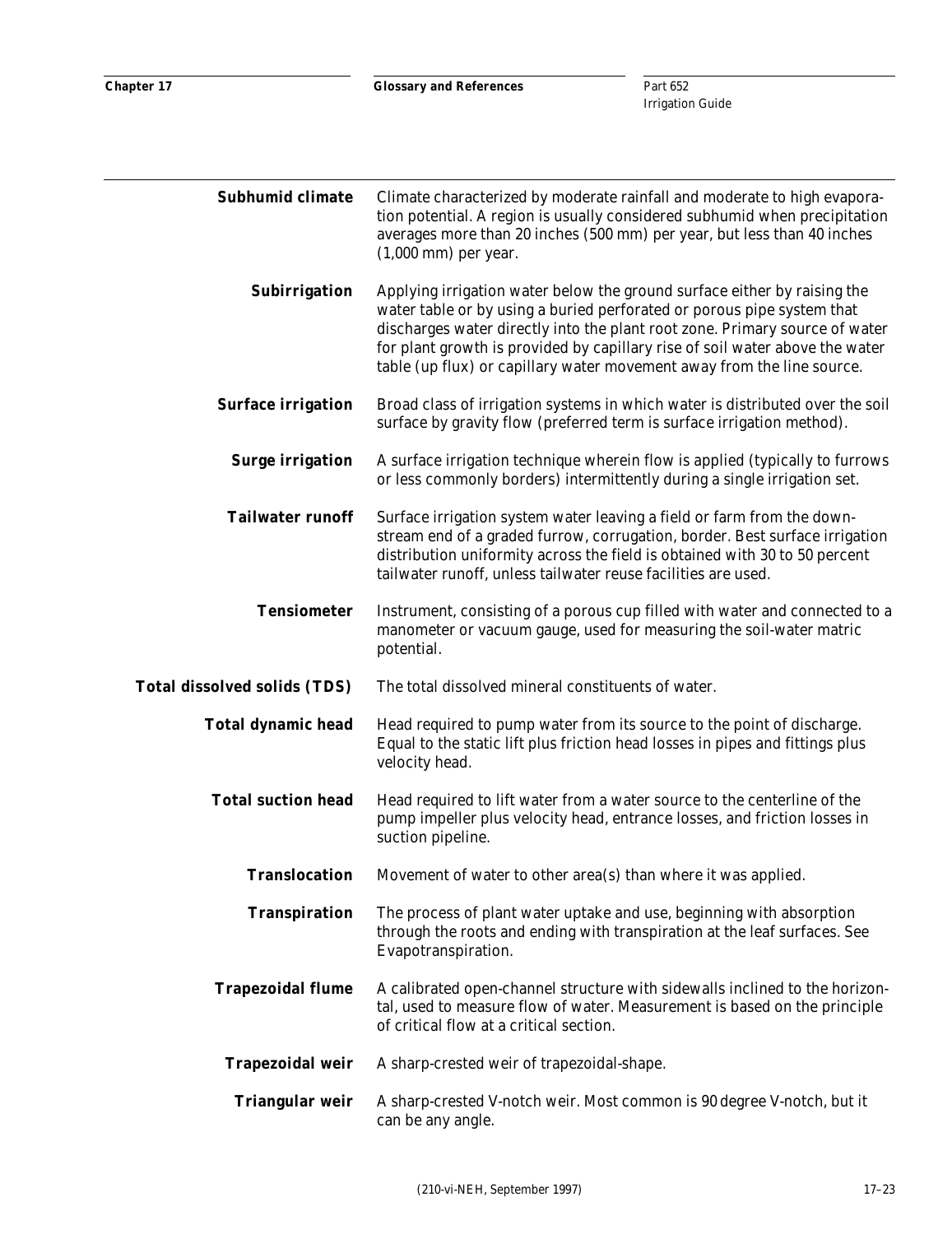| <b>Trickle irrigation</b> | A micro irrigation system (low pressure and low volume) wherein water is<br>applied to the soil surface as drops or small streams through emitters.<br>Preferred term is Drip irrigation.                                                                                                                                                                                                                                                                                                                                                                                                                                                                                                                                                                                                                                                                                                                                                                                                                                                                                                                                                                                                                                                                                                                                                                                                                                                    |
|---------------------------|----------------------------------------------------------------------------------------------------------------------------------------------------------------------------------------------------------------------------------------------------------------------------------------------------------------------------------------------------------------------------------------------------------------------------------------------------------------------------------------------------------------------------------------------------------------------------------------------------------------------------------------------------------------------------------------------------------------------------------------------------------------------------------------------------------------------------------------------------------------------------------------------------------------------------------------------------------------------------------------------------------------------------------------------------------------------------------------------------------------------------------------------------------------------------------------------------------------------------------------------------------------------------------------------------------------------------------------------------------------------------------------------------------------------------------------------|
| <b>Turnout</b>            | See Delivery box.                                                                                                                                                                                                                                                                                                                                                                                                                                                                                                                                                                                                                                                                                                                                                                                                                                                                                                                                                                                                                                                                                                                                                                                                                                                                                                                                                                                                                            |
| Unavailable soil water    | That portion of water in a soil held so tightly by adhesion and other soil<br>forces that it cannot be absorbed by plants rapidly enough to sustain<br>growth without permanent damage. The soil water remaining at the perma-<br>nent wilting point of plants.                                                                                                                                                                                                                                                                                                                                                                                                                                                                                                                                                                                                                                                                                                                                                                                                                                                                                                                                                                                                                                                                                                                                                                              |
| <b>Valve</b>              | A device to control flow that includes:                                                                                                                                                                                                                                                                                                                                                                                                                                                                                                                                                                                                                                                                                                                                                                                                                                                                                                                                                                                                                                                                                                                                                                                                                                                                                                                                                                                                      |
|                           | <b>Pressurized system:</b><br>Air relief valve—Device that releases air from a pipeline automatically<br>without permitting loss of water.<br>Air vacuum, air relief valve—Device that releases air from a pipeline<br>automatically without permitting loss of water or admits air auto-<br>matically if the internal pressure becomes less than atmospheric.<br><i>Backflow prevention valve</i> —A check valve that allows flow in one<br>direction. When closed, air is admitted to the low pressure (supply)<br>side to prevent siphoning or backflow of water and chemicals to a<br>water source.<br><b>Ball valve-A</b> valve in a pipeline used to start or stop flow by rotating<br>a sealed ball with a transverse hole approximately equal to the<br>diameter of the pipeline. Ball rotation is typically 90 degrees for<br>single-port control. With hole modifications, several outlets may be<br>controlled. In this case, only partial rotation of the handle may be<br>used. Ball valves should be opened and closed slowly to avoid high<br>surge pressures. Headloss through a ball valve is very low.<br><i>Butterfly valve</i> —A valve in a pipeline to start or stop flow by rotating a<br>disk 90 degrees. The disk is about the same diameter as the pipeline.<br>Butterfly valves should be opened and closed slowly to avoid high<br>surge pressures (water hammer). Headloss through a butterfly valve<br>is low. |
|                           | <i>Check valve</i> —Valve used in a pipeline to allow flow in only one direction.<br><i>Drain valve</i> —(a) Automatic has spring-loaded valve that automatically<br>opens and drains the line when the pressure drops to near zero.<br>(b) Flushing type has a valve on the end of a line to flush out dirt and<br>debris. This may be incorporated into an end plug or end cap.<br><i>Float valve</i> —A valve, actuated by a float, that automatically controls the<br>flow of water.<br><i>Gate valve</i> —A valve in a pipeline used to start or stop water flow. May<br>be operated by hand with or with out mechanical assistance or by<br>high or low voltage (solenoid) electric controlled mechanical assis-<br>tance. Gate valves consist of seated slide or gates operating perpen-<br>dicular to the flow of water. Head loss through a gate valve is typi-<br>cally less than a globe valve, but more than a ball or butterfly valve.<br><i>Globe valve</i> —A valve in a pipeline used to start or stop water flow.<br>Globe valves stop flow by positioning a disk and gasket over a<br>machined seat about the same diameter as the pipe. Globe valves are<br>limited to smaller sizes because of the high velocities and very high<br>head loss through the valve.                                                                                                                                                         |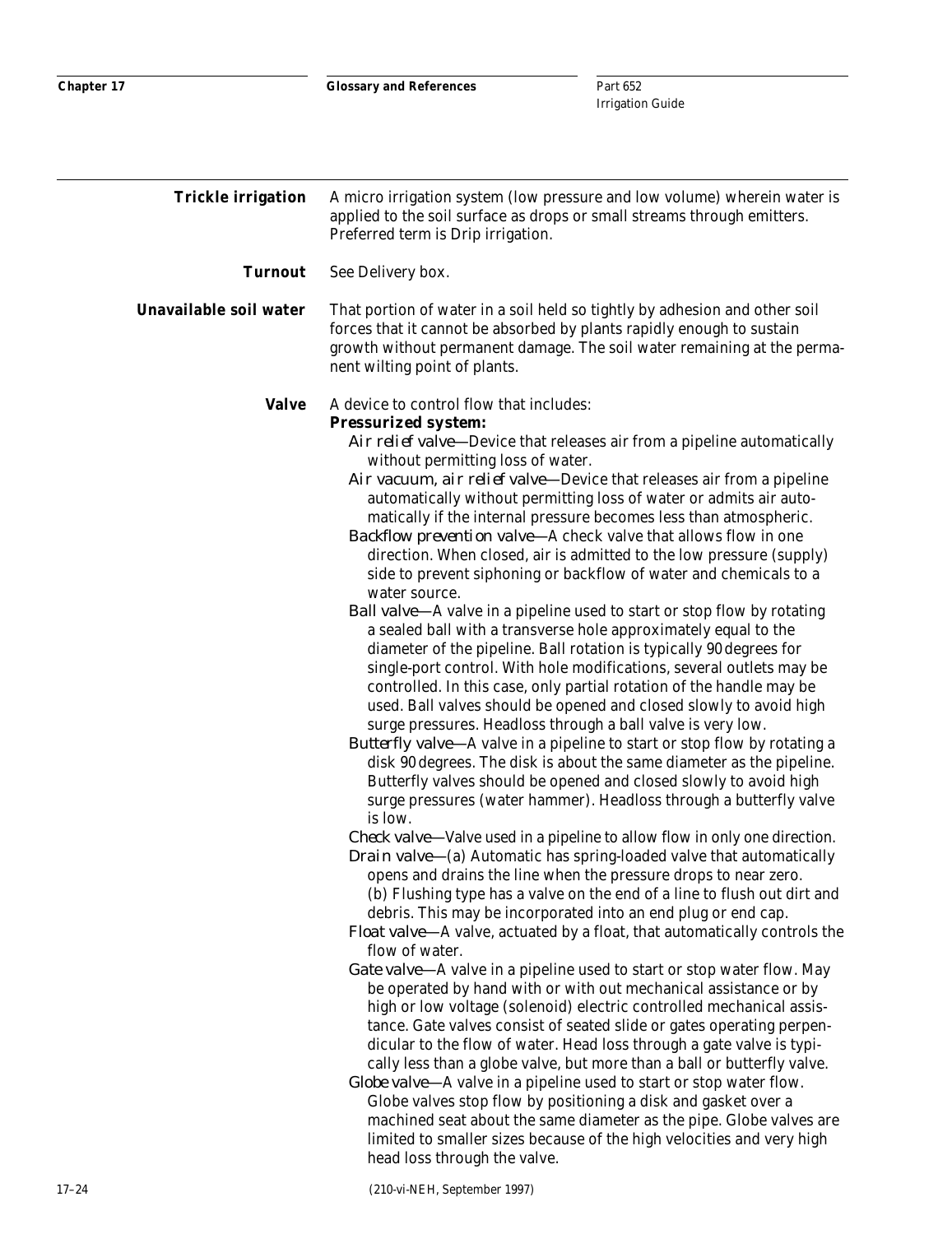|                                    | Pressure relief valve-A spring loaded valve set to open at a pressure<br>slightly above the operating pressure, used to relieve excessive<br>pressure and surges.<br>Solenoid valve-A misused term meaning a low voltage electrically<br>controlled, mechanically actuated valve; typically a gate valve. Often<br>a spring is used to hold the valve in a closed (or open) position when<br>water pressure is low or electric energy is discontinued. (When<br>ignition electric energy for an internal combustion engine or electric<br>energy to a motor is discontinued, a spring closes the valve.)<br>Vacuum relief valve-Valve used to prevent a vacuum in pipelines and<br>avoid collapsing of thin-wall pipe.                                                                                 |
|------------------------------------|--------------------------------------------------------------------------------------------------------------------------------------------------------------------------------------------------------------------------------------------------------------------------------------------------------------------------------------------------------------------------------------------------------------------------------------------------------------------------------------------------------------------------------------------------------------------------------------------------------------------------------------------------------------------------------------------------------------------------------------------------------------------------------------------------------|
|                                    | Non-pressure or very low pressure system:<br>Alfalfa valve-An outlet valve attached to the top of a short vertical pipe<br>(riser) with an opening equal in diameter to the inside diameter of the<br>riser pipe and a adjustable lid or cover to control water flow. A ring<br>around the outside of the valve frame provides a seat and seal for a<br>portable hydrant. Typically used in border or basin irrigation.<br>Orchard valve-An outlet valve installed inside a short vertical pipe<br>(riser) with an adjustable cover or lid for flow control. Similar to an<br>alfalfa valve, but with lower flow capacity. Typically used in basin<br>irrigation.<br>Surge valve-A device in a pipe T fitting to provide flow in alternate<br>directions at timed intervals. Used in surge irrigation. |
| <b>Velocity head</b>               | The energy head (H) created by water movement. The difference in eleva-<br>tion between the hydraulic grade line (HGL) and energy grade line (EGL).<br>Described as $H = V2/2g$ , where $g = 32.2$ ft/s/s (acceleration of gravity).                                                                                                                                                                                                                                                                                                                                                                                                                                                                                                                                                                   |
| <b>Venturi flume</b>               | Flow measuring device with a contracted throat that causes a drop in the<br>hydraulic grade line as well as an increase in velocity. Used for both open-<br>channel and closed pipe flow measurement.                                                                                                                                                                                                                                                                                                                                                                                                                                                                                                                                                                                                  |
| <b>Vortex emitter</b>              | A micro irrigation water application device that employs a vortex effect to<br>dissipate pressure.                                                                                                                                                                                                                                                                                                                                                                                                                                                                                                                                                                                                                                                                                                     |
| <b>Water amendment</b>             | (1) Fertilizer, herbicide, insecticide, or other material added to water for<br>the enhancement of crop production.<br>A chemical water treatment to reduce drip irrigation system emitter<br>(2)<br>clogging.                                                                                                                                                                                                                                                                                                                                                                                                                                                                                                                                                                                         |
| <b>Water conveyance efficiency</b> | Ratio of the volume of irrigation water delivered by a distribution system to<br>the water introduced into the system.                                                                                                                                                                                                                                                                                                                                                                                                                                                                                                                                                                                                                                                                                 |
| <b>Water holding capacity</b>      | Total amount of water held in the soil per increment of depth. It is the<br>amount of water held between field capacity (FC) and oven dry moisture<br>level, expressed in inch per inch, inch per foot, or total inches for a specific<br>soil depth. Soils that are not freely drained because they have impermeable<br>layers can have temporary saturated conditions just above the imperme-<br>able layers. This can temproarily increase water holding capacity. Some-<br>times called Total water holding capacity. See Available water capacity.                                                                                                                                                                                                                                                |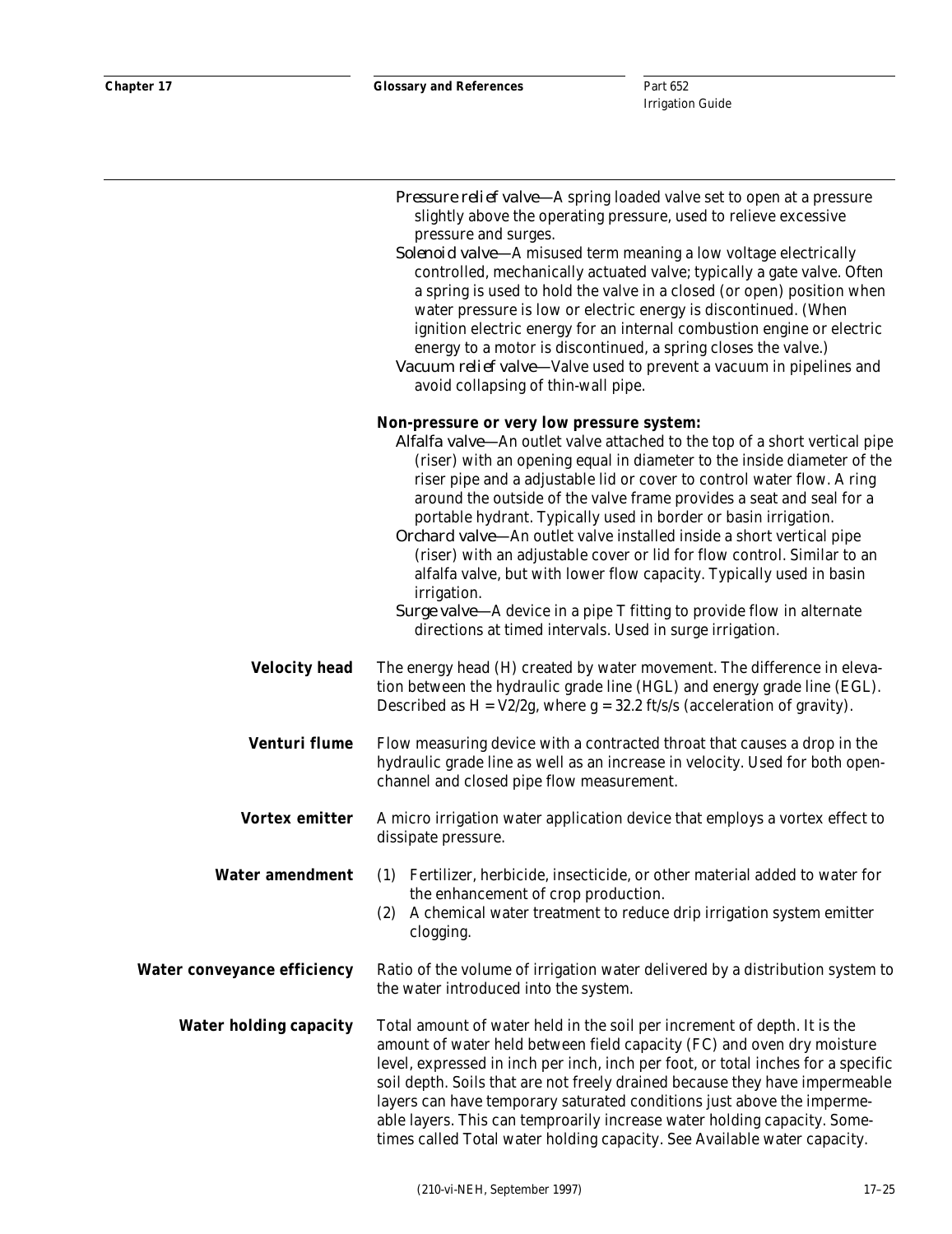| <b>Water leveling</b>                        | A method of landgrading wherein fields are divided into segments and<br>flooded, and the highs are removed until all soil is beneath the water sur-<br>face. Typically used with rice production.                                                                                                                                                                                                                                                                         |
|----------------------------------------------|---------------------------------------------------------------------------------------------------------------------------------------------------------------------------------------------------------------------------------------------------------------------------------------------------------------------------------------------------------------------------------------------------------------------------------------------------------------------------|
| <b>Water rights</b>                          | State administered legal rights to use water supplies derived from common<br>law, court decisions, or statutory enactments.                                                                                                                                                                                                                                                                                                                                               |
| <b>Water spreading</b>                       | Application of water to lands for the purpose of storing it as ground water<br>for subsequent withdrawal, or<br>A specialized form of surface irrigation accomplished by diverting water<br>runoff from natural channels or water courses and spreading the flow over<br>relatively level areas for soil storage or plant use. Typically does not supply<br>full irrigation needs as they operate only when there is surface runoff from<br>rainfall or snow melt events. |
| <b>Water table control</b>                   | Controlling the water table elevation by pumping water into or discharging<br>water from a planned subsurface irrigation or drainage system. The water<br>table is maintained at a nearly constant elevation for each stage of plant<br>growth and maturity.                                                                                                                                                                                                              |
| <b>Water table</b>                           | The upper surface of a saturated zone below the soil surface where the<br>water is at atmospheric pressure.                                                                                                                                                                                                                                                                                                                                                               |
| <b>Weirs</b>                                 | Any of a group of flow measuring devices for open-channel flow. Weirs can<br>be either sharp-crested or broad-crested. Flow opening may be rectangular,<br>triangular, trapezoidal (cipolletti), or specially shaped to make the dis-<br>charge linear with flow depth (sutro weir). Calibration is based on labora-<br>tory ratings.                                                                                                                                     |
| <b>Wilting point</b>                         | See Permanent wilting point.                                                                                                                                                                                                                                                                                                                                                                                                                                              |
| Wind movement, daily wind run,<br>wind speed | Used to calculate reference crop evapotranspiration, usually expressed as<br>wind run (average velocity, mph times time in hr/d).                                                                                                                                                                                                                                                                                                                                         |